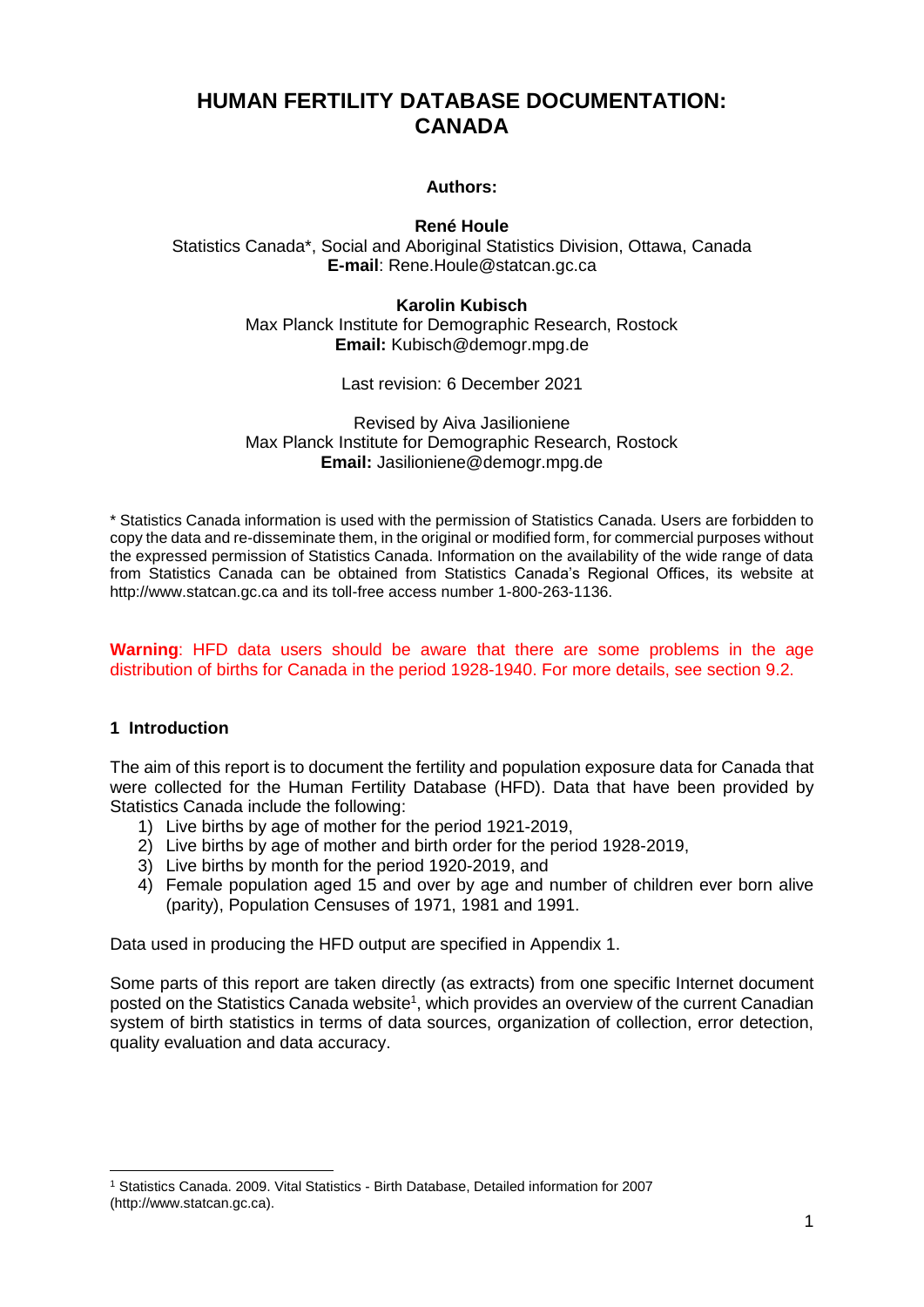# **2 Birth statistics in Canada: history and organization**

The Canadian Confederation, which is currently made up of ten provinces and three northern territories, came officially into effect on July 1, 1867. Originally, four provinces joined the new political entity: Ontario, Quebec, Nova Scotia and New Brunswick. The confederation evolved to its current situation until 1999, when the territory of Nunavut was created out of the Northwest Territories (see Table 1).

**Table 1**: Canadian provinces and territories and the date when they entered the Confederation

| <b>Date</b>       | <b>Province, territory</b>                                                   |
|-------------------|------------------------------------------------------------------------------|
| July 1, 1867      | Ontario (province)                                                           |
|                   | Québec (province)                                                            |
|                   | Nova Scotia (province)                                                       |
|                   | New Brunswick (province)                                                     |
| July 15, 1870     | Manitoba (province)                                                          |
|                   | Northwest Territories (territory)                                            |
| July 20, 1871     | British Columbia (province)                                                  |
| July 1, 1873      | Prince Edward Island (province)                                              |
| June 13, 1898     | Yukon Territory (territory) was created out of Northwest Territories and was |
|                   | renamed Yukon in April 2003.                                                 |
| September 1, 1905 | Saskatchewan (province)                                                      |
|                   | Alberta (province)                                                           |
| March 31, 1949    | Newfoundland (province) was renamed Newfoundland and Labrador in             |
|                   | 2001.                                                                        |
| April 1, 1999     | Nunavut (territory) was created out of Northwest Territories.                |

The system of birth registration in Canada exists under the name of Vital Statistics - Birth Database. It consists of an administrative survey that collects demographic information annually from all provincial and territorial vital statistics registries on all live births in Canada. Some data are also collected on live births to Canadian residents in some states of the United States of America.

The data are used to calculate basic indicators (such as counts and rates) on births of residents of Canada. Information from this database is also used in the calculation of statistics, such as age-specific fertility rates.

It was impossible to compile a satisfactory series of vital statistics prior to 1921. To join the vital statistics system, the provinces had to demonstrate that at least 90% of the vital events taking place in the province were being registered<sup>2</sup>. Eight provinces initially joined the cooperative Canadian vital statistics system on January 1, 1920, leading to the publication of the first annual detailed report for Canada in 1921, which is considered a remarkable accomplishment<sup>3</sup>. That report included the provinces of Prince Edward Island, Nova Scotia, New Brunswick, Ontario, Manitoba, Saskatchewan, Alberta and British Columbia. Quebec began to participate in 1926 after resolving difficulties connected with its own system of vital registration<sup>4</sup> and Newfoundland in 1949 after joining the Confederation. Their data were included in the tabulations from those years onward. Basic data from the Yukon and Northwest Territories were published as appendices to the national tables from 1924 to 1955; their data were first included in the regular tabulations in 1956. Created out of the Northwest Territories,

 $\overline{a}$ <sup>2</sup> Marshall, J. T. (Ed.), 1949, Chapter VI. – Vital Statistics, The Canada Year Book 1948-49, Ottawa, King's Printer and Controller of Stationery, pages 185-186; Martha Fair, 1994, The Development of National Vital Statistics in Canada: Part 1 – from 1605 to 1945, Health Reports, Vol. 6, No. 3, Catalogue 82-003, p. 368.

<sup>&</sup>lt;sup>3</sup> A summary report covering the eight provinces entering the system in 1920 was issued for that year. The federal architects of the 1921 report were R. H. Coats, the first Dominion Statistician, and E. S. Macphail, Chief of the Demography Division (Fair, 1994, page 368).

<sup>4</sup> Fair, 1994, page 368.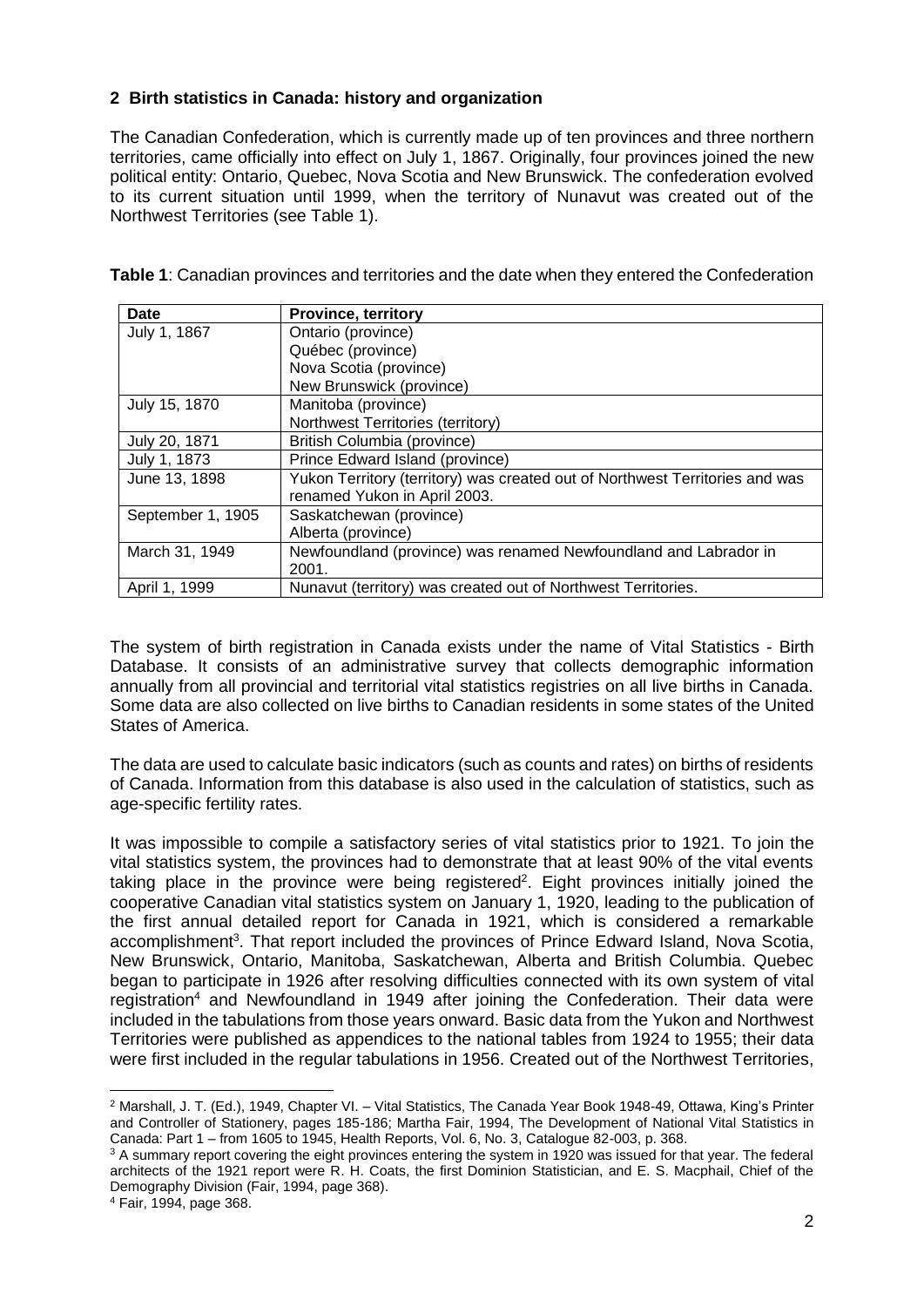Nunavut came into being officially as a Territory of Canada on April 1, 1999. The name Northwest Territories thus applies to a Territory with different geographic boundaries before and after April 1, 1999.

Prior to 1944 all vital events were classified by place of occurrence. Since 1944, births, stillbirths, and deaths have been classified by area of reported residence, with births and stillbirths according to the residence of the mother.

The conceptual universe of the Birth database comprises births to Canadian resident women anywhere in the world. The target population of the Birth database is births to Canadian resident women in Canada and to Canadian resident women in the USA. The actual (survey) population of the Birth database is births to Canadian resident women and non-resident women in Canada, and births to Canadian resident women in some states of the USA. Births to non-resident women in Canada are registered but are excluded from most tabulations.

Provincial and territorial Vital Statistics Acts (or equivalent legislation) render compulsory the registration of all live births, stillbirths, deaths and marriages within their jurisdictions. These Acts follow, as closely as possible, a Model Vital Statistics Act that was developed and approved by the Cabinet in 1919<sup>5</sup> to promote uniformity of legislation and reporting practices among the provinces and territories.

The Canadian Vital Statistics system operates under an agreement between the Government of Canada and governments of the provinces and territories. The Vital Statistics Council for Canada, an advisory committee set up by an Order-in-Council, oversees policy and operational matters. All provincial and territorial jurisdictions and Statistics Canada are represented on the Vital Statistics Council. Under the agreement, all registrars collect a specified set of data elements, although any of them may decide to collect additional information.

The following statistical data items are reported for each birth by all provinces and territories for inclusion in the Canadian Vital Statistics system:

- Date and place of birth
- Child's sex, birth weight and gestational age
- Parents' age, marital status and birthplace
- Mother's place of residence
- Type of birth (single or multiple)
- Parity

The main form for the registration of a live birth is completed by the parents, who are responsible for filing it with the local registrar. Most provinces also require physicians (or other birth attendants) to report all births.

The central Vital Statistics Registry in each province and territory provides raw data from birth registrations to Statistics Canada. Call for data is sent by Statistics Canada in the spring of each year for data from the previous calendar year. All provinces and territories supply microfilm, paper copies or optical images of registration forms to Statistics Canada at different times of the year. In addition, all provinces supply machine-readable abstracts of registrations, which contain the required standard information. For the territories, the required standard information on paper is converted to machine-readable format at Statistics Canada. Subsequent changes to registrations due to errors, amendments or omissions are transmitted to Statistics Canada as the information becomes available. However, changes received after a cut-off date (two years after the year of the event) are not reflected in published tabulations.

 $\overline{a}$ <sup>5</sup> The approval of the Model Vital Statistics Act followed the Statistics Act of 1918 creating the Dominion Bureau of Statistics and two dominion-provincial conferences on the establishment of a national system of vital statistics held in 1918 (Marshall, J. T. (Ed.), 1949, page 186; Fair, 1994, pages 366-367).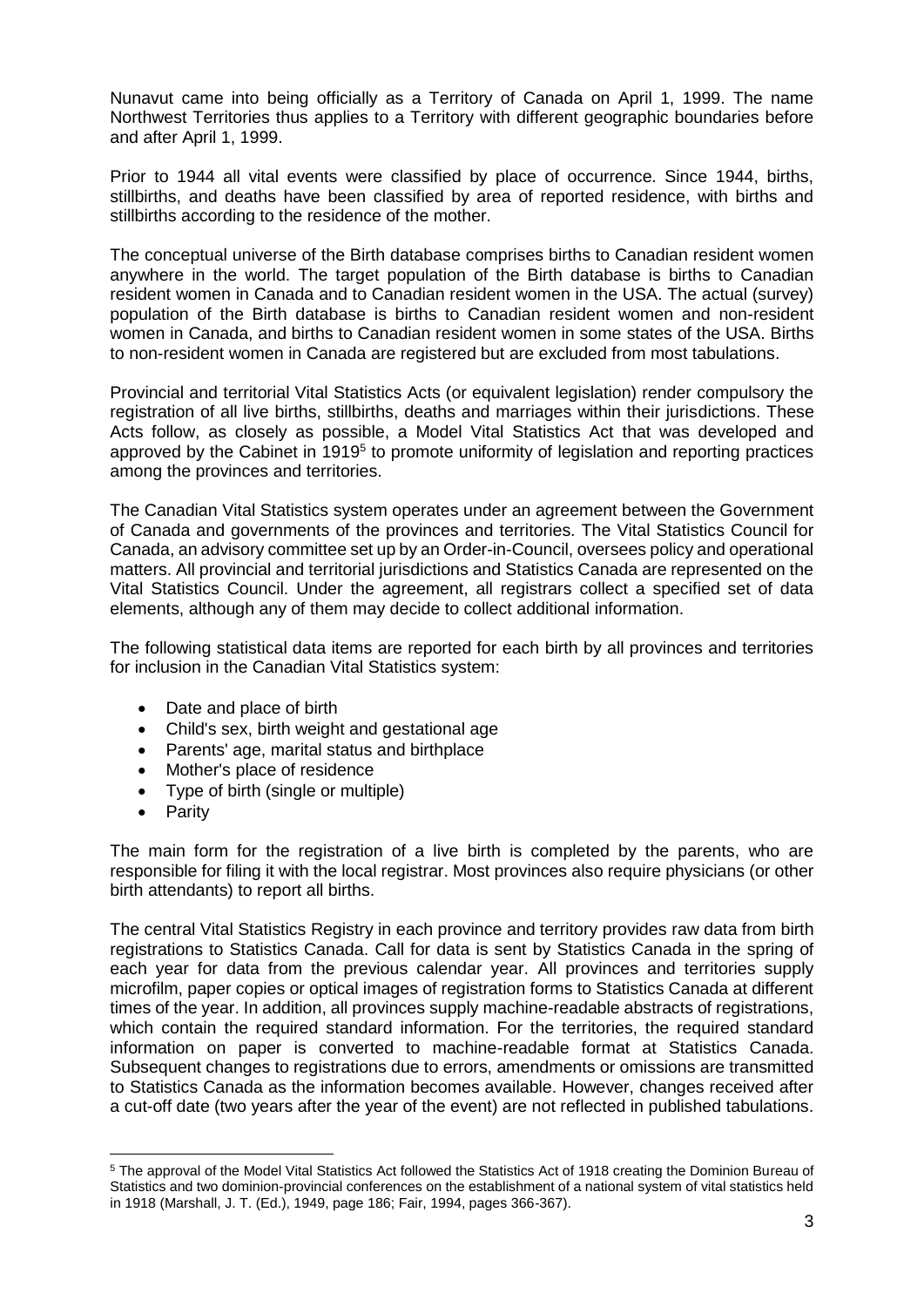Data are shipped in batches according to the standard data dictionary for births, stillbirths, deaths and marriages. Data are sent electronically, picked-up on provincial or territorial platforms, or encrypted and sent by CD. Certain jurisdictions send paper copies which are keyed at Statistics Canada.

The major processes involved in birth data processing are $^{\rm 6}$  :

- Preparation of the data for editing
- Editing
- Duplication checks
- Creation of preliminary file Verification tables
- Review by provinces and territories (3 weeks or more)
- Updates and creation of final master file (2 weeks or more)

Provinces and territories that supply machine-readable data conduct edits (edit validation and data consistency) before transmitting their data, based on standard edit specifications prepared by Statistics Canada. Health Statistics Division has actively promoted the use of a standard data dictionary and standard correlation edits for provincial/territorial data entry. More extensive edit routines are applied to the data by Statistics Canada to ascertain the completeness and quality of the data. For 2007, about 7% of the records were assessed for follow-up action either by referring to the microfilmed registrations or optical images or by consulting with the registries. After the preparation of a preliminary data file, verification tables are prepared for data review by the registries and Statistics Canada (for example, distributions, large changes, percentage and number of unknowns, outliers and changes in the relative composition).

Upon completion of the annual national birth data base, Statistics Canada carries out a series of quality checks that include: 1) producing a set of verification tables which consist of basic tabulations for the majority of variables in the data base by province or territory of occurrence; 2) sending the verification tables to each provincial/territorial registrar of vital statistics for their review and approval that Statistics Canada and the registry obtain the same results; 3) checking for internal consistencies, for example, running frequencies and looking for outliers on certain data elements; and 4) comparing the most recent data year with past data years to detect any unusual or unexpected changes. Comparisons of tabulated data are made with vital statistics data published by the provinces and territories, where available.

## **3 Data coverage and quality**

Since the registration of births is a legal requirement in each Canadian province and territory, reporting is virtually complete. Under-coverage is thought to be minimal, but is being monitored. Under-coverage may occur because of late registration, which, if not completed soon after birth, is needed for school registration. Statistics Canada does receive late registrations (typically 1,000 to 1,500 cases, five years after the year of the event). Incomplete registration is also a source of under-coverage. For example, some provinces require that a notarized statement be completed when a mother declines to name the father on the application for birth registration. Until the statement is notarized, the application is not registered.

Out-of-country births are incompletely reported. There is no reporting of births to Canadian resident women occurring in countries other than the United States; although there is a reciprocal agreement with the U.S., some states may not report births to Canadian resident women occurring in their state.

 $\overline{a}$ <sup>6</sup> Health Statistics Division, 2009, Vital Statistics Data Processing Cycle (Power-Point Presentation), Presentation for the Advisory Committee on Demographic Statistics and Studies, November 12.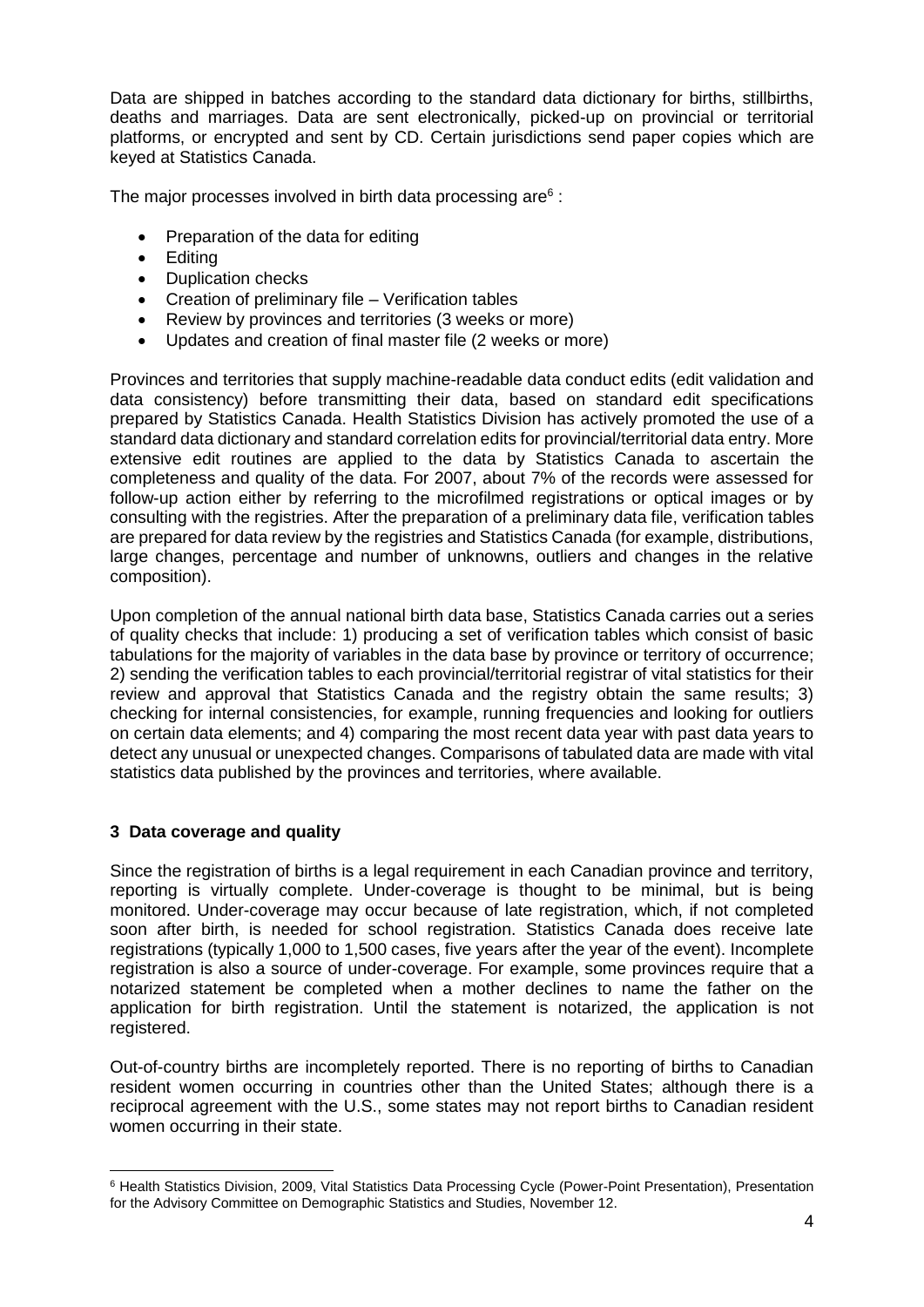Non-registration and over-coverage are minimal. For over-coverage, as mentioned before, births to non-resident women in Canada are registered but are excluded from most tabulations. Duplicate birth registrations are identified as part of the regular processing operations on each provincial and territorial subset, as well as additional inter-provincial checks, and comparisons between the birth and stillbirth databases for multiple births. Possible duplicate registrations are checked against microfilmed registrations or optical images, or by consulting with the provinces and territories.

Overall, the level of coverage and quality of the statistical data are high. For 1997 to 2007, the response rates varied from 98% to 100% for most variables on the Birth database. The father's age and father's birthplace response rates were 95% and 94% respectively. The response rate for marital status was 89%.

# **4 Disclosure control**

Statistics Canada is prohibited by law from releasing any data that would divulge information obtained under the Statistics Act that relates to any identifiable person, business or organization without the prior knowledge or the consent in writing of that person, business or organization. Various confidentiality rules are applied to all data that are released or published to prevent the publication or disclosure of any information deemed confidential. If necessary, data are suppressed to prevent direct or residual disclosure of identifiable data. Typically, any cell containing less than five cases (five births) are suppressed from tabulations. Disclosure control also applies to residual disclosure. For instance, a table for Canada as a whole and a table for Canada excluding Newfoundland and Labrador would be submitted to residual disclosure control as the difference between the two tables would result in a table for Newfoundland and Labrador alone.

Disclosure control also applies to census data. In all products released, procedures are applied to prevent the possibility of associating statistical data with any identifiable individual: the data are randomly rounded and suppressed for certain geographic areas. Random rounding is a method whereby all figures in a tabulation, including totals are randomly rounded (either up or down) to a multiple of "5", and in some cases "10". However, figures on population counts only are not rounded since they provide no information on the characteristics of these populations. Area suppression results in the deletion of all characteristic data for geographic areas with populations below 40 persons. In all cases, suppressed data are included in the appropriate higher aggregate subtotals and totals (Source: www.statcan.gc.ca).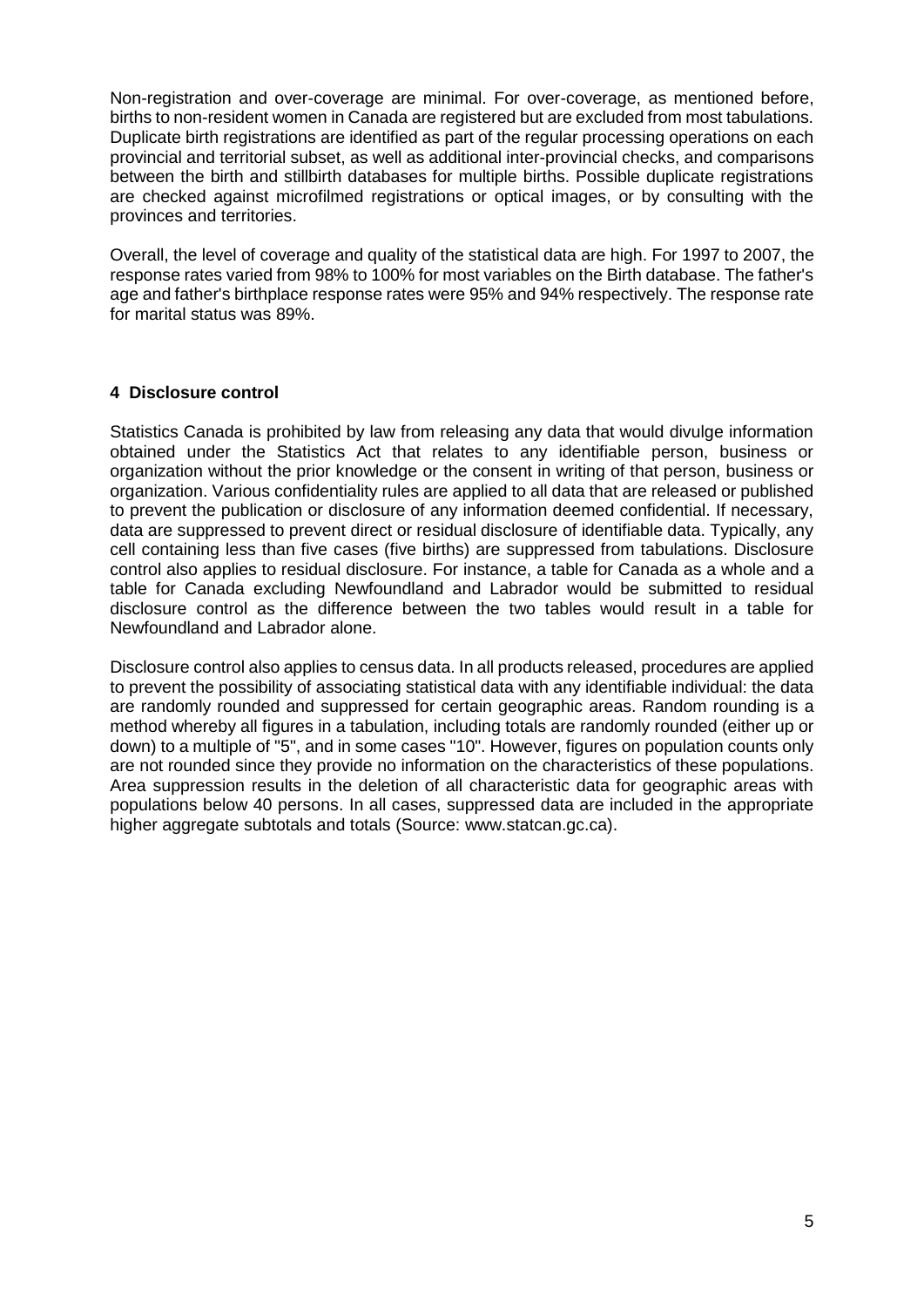# **5 Data availability for Canada**

The user of the Canadian data should be aware that historical data on fertility, prior to 1991, that are not yet in Statistics Canada's Database CANSIM (Canadian Socio-Economic Information Management System) will be subject to revision before they will be officially released on Cansim. Therefore, for certain cases, the numbers may not match the numbers shown in tables of births by age of mother and birth order and in tables of births by month.

| <b>Country</b><br>code | Area<br>code   | <b>Territorial definition/ included provinces</b>                                                                                                                                                         | <b>Births by age</b><br>of mother and<br>birth order <sup>*</sup> | <b>Births by</b><br>month |
|------------------------|----------------|-----------------------------------------------------------------------------------------------------------------------------------------------------------------------------------------------------------|-------------------------------------------------------------------|---------------------------|
| CAN                    | $\mathbf{1}$   | Prince Edward Island, Nova Scotia, New<br>Brunswick, Ontario, Manitoba,<br>Saskatchewan, Alberta, British Columbia                                                                                        | 1921-1925                                                         | 1920-1925                 |
| CAN                    | $\overline{2}$ | Prince Edward Island, Nova Scotia, New<br>Brunswick, Ontario, Manitoba,<br>Saskatchewan, Alberta, British Columbia,<br>Quebec                                                                             | 1926-1955                                                         | 1926-1955                 |
| CAN                    | 3              | Prince Edward Island, Nova Scotia, New<br>Brunswick, Ontario, Manitoba,<br>Saskatchewan, Alberta, British Columbia,<br>Quebec, Yukon, Northwest Territories                                               | 1956-1990                                                         | 1956-1990                 |
| CAN                    | $\overline{4}$ | Prince Edward Island, Nova Scotia, New<br>Brunswick, Ontario, Manitoba,<br>Saskatchewan, Alberta, British Columbia,<br>Quebec, Yukon, Northwest Territories (incl.<br>Nunavut), Newfoundland and Labrador | 1991-2016                                                         | 1991-2016                 |
| CAN                    | 5              | Prince Edward Island, Nova Scotia, New<br>Brunswick, Ontario, Manitoba,<br>Saskatchewan, Alberta, British Columbia,<br>Quebec, Northwest Territories (incl.<br>Nunavut), Newfoundland and Labrador        | 2017-2019                                                         | 2017-2019                 |
| CAN                    | 10             | Newfoundland and Labrador                                                                                                                                                                                 |                                                                   | 1949-2008                 |
| CAN                    | 11             | <b>Prince Edward Island</b>                                                                                                                                                                               |                                                                   | 1920-2008                 |
| CAN                    | 12             | Nova Scotia                                                                                                                                                                                               |                                                                   | 1920-2008                 |
| CAN                    | 13             | New Brunswick                                                                                                                                                                                             |                                                                   | 1920-2008                 |
| CAN                    | 24             | Quebec                                                                                                                                                                                                    |                                                                   | 1926-2008                 |
| CAN                    | 35             | Ontario                                                                                                                                                                                                   |                                                                   | 1920-2008                 |
| CAN                    | 46             | Manitoba                                                                                                                                                                                                  |                                                                   | 1920-2008                 |
| CAN                    | 47             | Saskatchewan                                                                                                                                                                                              |                                                                   | 1920-2008                 |
| CAN                    | 48             | Alberta                                                                                                                                                                                                   |                                                                   | 1920-2008                 |
| CAN                    | 59             | <b>British Columbia</b>                                                                                                                                                                                   |                                                                   | 1920-2008                 |
| CAN                    | 60             | Yukon                                                                                                                                                                                                     |                                                                   | 1924-2008                 |
| CAN                    | 61             | <b>Northwest Territories</b>                                                                                                                                                                              |                                                                   | 1924-2008                 |
| CAN                    | 62             | Nunavut                                                                                                                                                                                                   |                                                                   | 2000-2008                 |
| CAN                    | 63             | unknown province                                                                                                                                                                                          |                                                                   | 1991-2008                 |

**Table 2:** Area and country codes used in the HFD input data files for Canada

\* Birth order-specific data on live births are available for Canada starting in 1928 (see Table 3 below).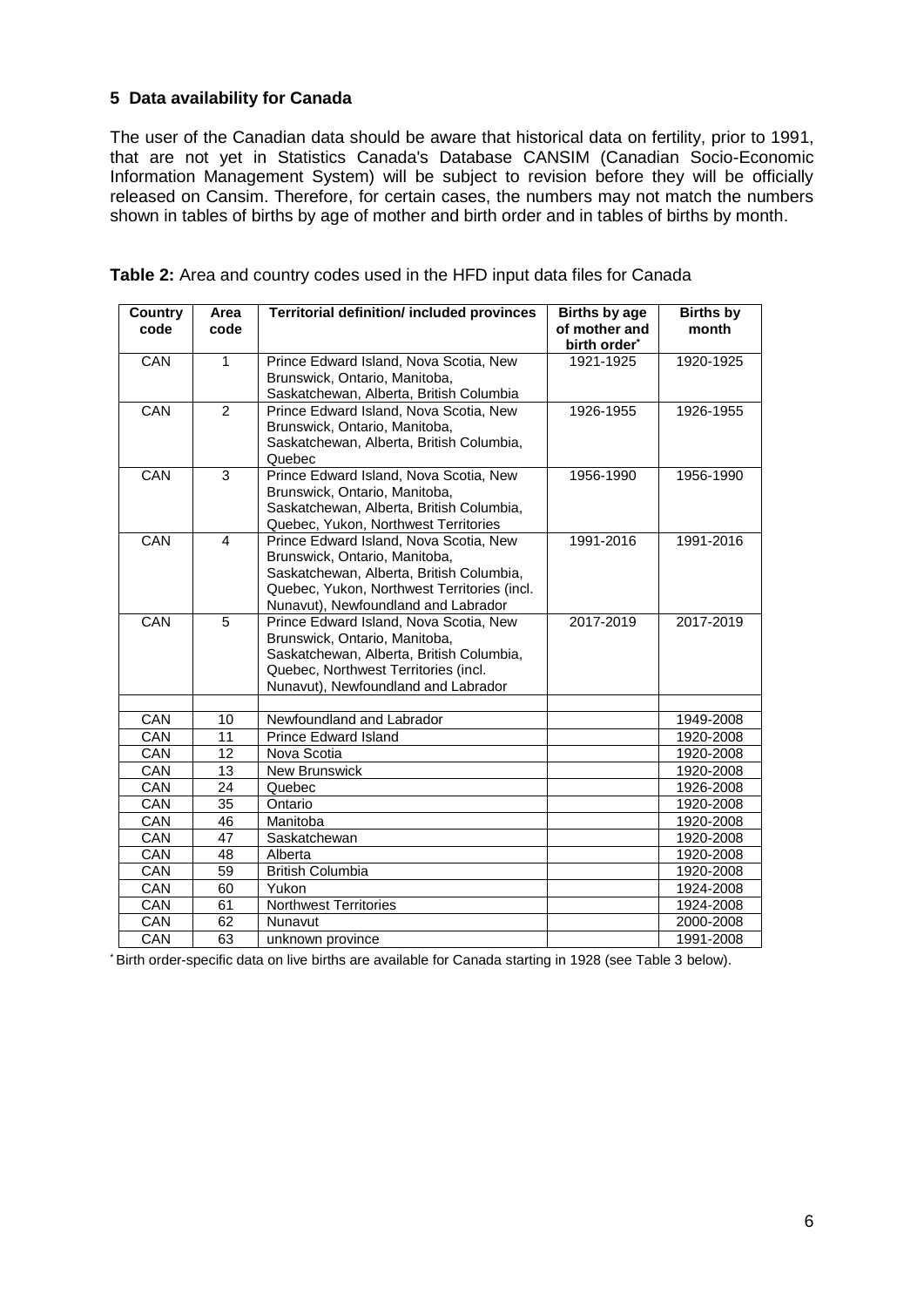| <b>Period</b> | Age of mother                      | <b>Birth order</b>          | Data sources <sup>1</sup> |
|---------------|------------------------------------|-----------------------------|---------------------------|
| 1921-1927     | ≤14, 15-1945-49, 50+, UNK          |                             | 9                         |
| 1928-1970     | ≤14, 1549, 50+, UNK                |                             |                           |
| 1971-1978     | ≤14, 1549, 50+, UNK                |                             | 2                         |
| 1979-1997     | ≤14, 1549, 50+, UNK                |                             | 3                         |
| 1998-2006     | ≤14, 1549, [50+ plus UNK]          |                             | 3                         |
| 2007          | 12, 1349, 50+, UNK                 |                             | 13                        |
| 2008-2009     | ≤14, 1549, 50+, UNK                |                             | 14, 15                    |
| 1928-1970     | ≤14, 15-1940-44, 45+, UNK          | $1, 2, 3, 4, 5+$ , UNK      | 1                         |
| 1971-1978     | ≤14, 15-1940-44, 45+, UNK          | $1, 2, 3, 4, 5+$ , UNK      | 2                         |
| 1979-1997     | ≤14, 15-1940-44, 45+, UNK          | $1, 2, 3, 4, 5+$ , UNK      | 3                         |
| 1998-2006     | ≤14, 15-1940-44, [45+ plus UNK]    | $1, 2, 3, 4, 5+$ , UNK      | 3                         |
| 1979-1997     | ≤14,15-19, 2044, 45-49, 50+, UNK   | $1, 2, 3, 4, 5+$ , UNK      | 3                         |
|               | ≤14,15-19, 2044, 45-49, [50+, plus | $1, 2, 3, 4, 5+$ , UNK      |                           |
| 1998-2006     | UNK1                               |                             | 3                         |
| 2007          | 12, 1349, 50+, UNK                 | $1, 2, \ldots, 6, 7+$ , UNK | 13                        |
| 2008-2011     | ≤14, 1549, 50+, UNK                | $1, 2, 3, 4, 5+$ , UNK      | 14, 15, 18                |
| 2012-20193    | ≤14, 15…49, 50+                    | $1, 2, 3, 4, 5+$ , UNK      | 19, 20, 21, 24            |

**Table 3:** Availability of live births by age of mother and birth order, Canada<sup>2</sup>

Notes: UNK stands for "unknown"

<sup>1</sup> The list of data sources can be found at the end of the document.

<sup>2</sup> Excluded provinces: Newfoundland and Labrador for the years 1921-1990, Yukon and Northwest Territories for the years 1921-1955 and Quebec for 1921-1925.

3 In 2017-2019 data, births that occurred in Yukon are missing.

Prior to 1944 births were classified by place of occurrence. Since 1944, births have been classified by area of reported residence of the mother.

In the year 1921, there is a very high proportion of births (11.6%) for which age of mother is unknown. The source publication (Statistics Canada 1993) does not provide any explanation for that. Comparison of birth numbers for different provinces and territories of Canada suggests that it is mostly likely Alberta, for which data on births by age of mother are not available for this year.

2017, 2018 and 2019 data for Yukon are not available (see Table 2). Data used in the HFD calculations and their territorial coverage are provided in Appendix 1.

## **6 Live births by age of mother and birth order**

For the period 1928-1978, birth order-specific data on live births are available by five-year age groups of mother, while live births for all birth orders combined are available by single years of mother's age.

However, some differences either between the total numbers of non-order and order-specific births or between the number of order-specific births in an aggregated age group and the sum of appropriate non-order specific births pertaining to the same year were found in the tabulations supplied by Statistics Canada for the period 1928-1943, the year 1946 and for the period 1952-1959. Statistics Canada could not explain the causes of these differences and suggested to use the series where the sums of births correspond to the totals provided in the following publication: *Statistics Canada. 1993. Selected Birth and Fertility Statistics, Canada, 1921-1990, Catalogue no. 82-553, Ottawa: Minister of Industry, Science and Technology*. Namely for this reason, the series of order-specific births used for the HFD calculations start in 1944 only, while for the year 1946 and the period 1952-1959 only data by aggregated age groups of mother (i.e. including for all birth orders combined) and not by single years of age are employed (see Appendix 1).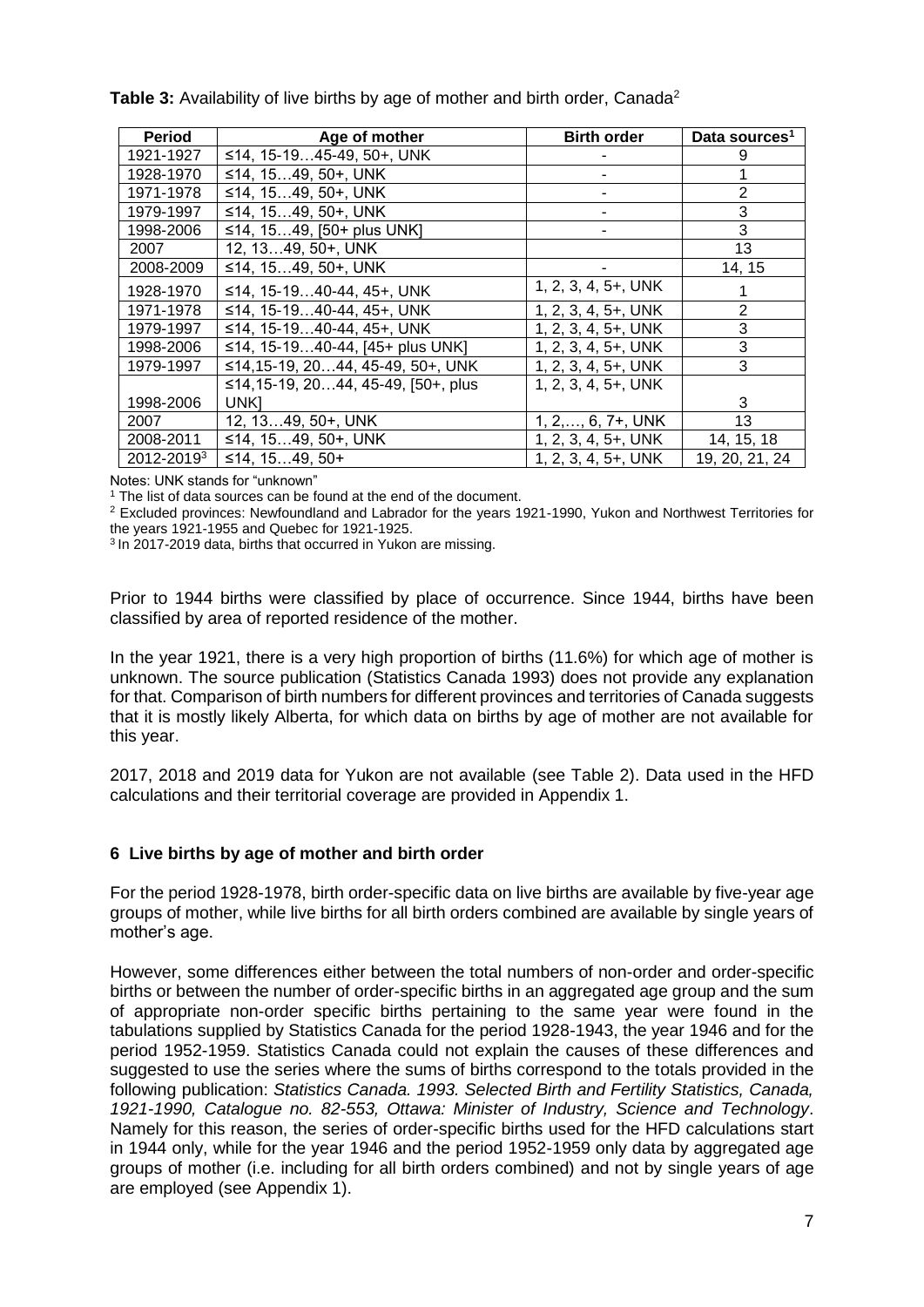A discrepancy was also found in data for 1927: the sum of births by age groups of mother (234447 births) does not correspond to the total number of births provided in the same data source (234188 births). The difference is 39 births. The total number seems to be correct because the same figure appears in other official statistical publications, and it also matches the sum of birth counts by month for this year. The mistake in the age-specific birth data could not be identified, however.

Live births by *single years* of age and birth order are available only since 1979 for Canada and can be obtained only through special tabulation requests. Due to disclosure control and the nature of agreements with provinces and territories, Statistics Canada is not allowed to release data for provinces and territories without their formal consent. Also for disclosure control considerations, higher birth orders were grouped together into a 5+ category for most of the years from 1979 onwards.

Due to confidentiality requirements of the Canadian Statistics Act, data on birth counts at age 50+ for the years 1998-2006 were grouped together with live births by mothers of unknown age in a combined age category "50+ and unknown". In the input file, data are shown in its original aggregated format. However, for the HFD computations the original data is split into separate age categories "50+" and "UNK". It is assumed that the number of births to mothers age 50+ increased during the period 1998-2006 and that the historical data could therefore be used to provide a realistic estimate. Therefore, a linear trend was fitted to the total number of births to mothers age 50+ for the years 1991-1997 and 2007 using the R function lm. The resulting line was then used to interpolate the total number of births at age 50+ for the years 1998-2006, with the remaining births from the category "UNK-50+" being allocated to the unknown age category. The estimated total births at age 50+ and at unknown age were then distributed proportionally to each birth order according to the numbers of births for each order in the category "UNK-50+". Note that this procedure results in non-integer numbers of births for the age categories "50+" and "UNK" for these years.

Data on live births by age of the mother and birth order for 2007-2009 also include some cases that were suppressed due to confidentiality requirements of the Canadian Statistics Act. These cases are shown as dots in the input file. For the HFD computations, however, the missing birth counts were replaced by estimated values. In the data for 2007 and 2009, cells containing less than five births were suppressed. These cells were filled with random values generated using a uniform distribution in the range 0-4. Since the total number of births by age of mother was given, the difference to the known total number of births for a specific age was then distributed evenly between all unknowns (i.e. across the birth orders), which were then rounded to the nearest integer value. Any remaining difference between the sum and the known total introduced by the rounding was compensated by adjusting one randomly chosen element. In the data for 2008, the difference to the known total number of births for a specific age was going up to 82 births, therefore the replacement of the missing birth counts by random values was not a suitable approach. Instead, the difference was distributed to each birth order that had a missing value proportionally using average proportions estimated on the basis of data for 2007 and 2009. The new values for 2007-2009 are provided in the input file as well. It is noteworthy that the total number of births by birth order was obtained by summing up births of a specific birth order over all ages. Due to the new values added, the sum may slightly differ from the official figure.

To prevent inappropriate disclosure of private information, Statistics Canada rounds small actual numbers to a lower or higher multiple of 5. By design, differences between the rounded and actual counts should never exceed 4. Due to this practice, columns and rows do not always sum to totals. All such cases, which, as far as data for the HFD are concerned, mostly happen in the age- and birth order-specific birth data, are reported in the Notes file.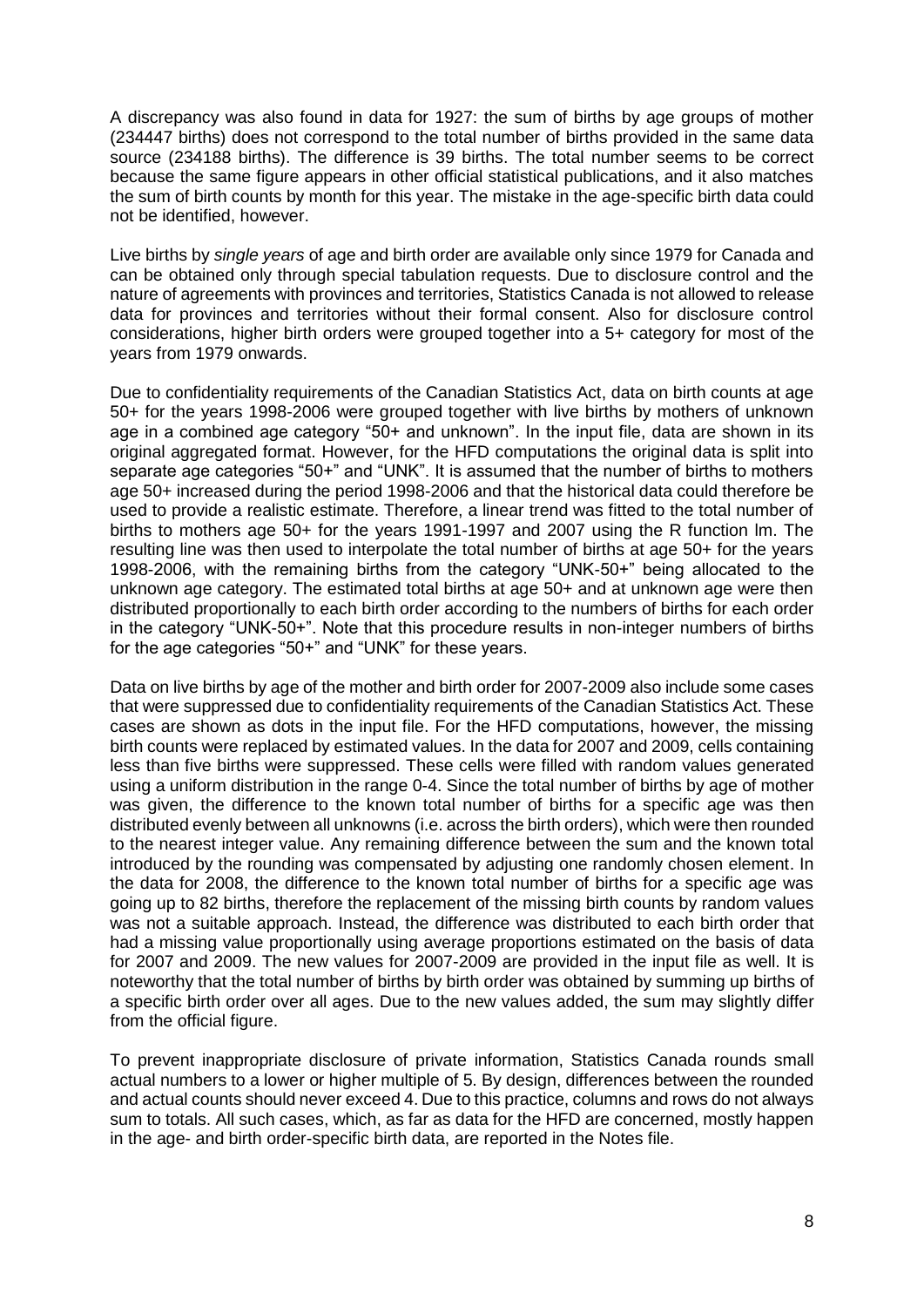# **7 Births by month**

Data on live births by month have been collected for Canada as a whole for 1920-2011 and for its provinces and territories for the period 1920-2008. Information about the availability of monthly birth data by provinces and territories of Canada are provided in Table 4.

In case of Canada as a whole, for the period 1924-1990 monthly birth data by provinces and territories were combined to cover the territory of Canada covered by the age-specific (as well as the age- and order-specific where available) data on births for the same years. As a result, monthly data for the following areas were not included: Newfoundland and Labrador for the years 1920 to 1990, Quebec for the years 1920 to 1925 and Yukon and Northwest Territories for the years 1920 to 1955. (The territorial coverage of the age- and order-specific data is documented in Table 2 above).

|      | <b>Province data</b>            | <b>Period</b> |       |       |       |       |         |
|------|---------------------------------|---------------|-------|-------|-------|-------|---------|
| Code | available                       |               | 1924- | 1926- | 1949- | 1991- | $2000+$ |
|      |                                 | 1923          | 1925  | 1948  | 1979  | 1999  |         |
| 10   | Newfoundland and Labrador (NFL) |               |       |       | x     | x     | X       |
| 11   | Prince Edward Island (PEI)      | X             | X     | X     | X     | X     | X       |
| 12   | Nova Scotia (NS)                | X             | X     | x     | X     | x     | X       |
| 13   | New Brunswick (NB)              | X             | x     | x     | x     | x     | X       |
| 24   | Quebec (QC)                     |               |       | X     | X     | X     | X       |
| 35   | Ontario (ON)                    | x             | x     | x     | x     | x     | X       |
| 46   | Manitoba (MB)                   | X             | x     | X     | X     | X     | X       |
| 47   | Saskatchewan (SK)               | X             | x     | X     | X     | x     | X       |
| 48   | Alberta (AL)                    | x             | x     | x     | X     | x     | X       |
| 59   | <b>British Columbia (BC)</b>    | X             | x     | x     | x     | x     | X       |
| 60   | Yukon Territory (YK)            |               | x     | X     | X     | X     | X       |
| 61   | Northwest Territories (NWT)     |               | x     | x     | X     | x     | X       |
| 62   | Nunavut (NV)                    |               |       |       |       |       | X       |

**Table 4:** Monthly data on births by provinces and territories of Canada available in the HFD

Note: "X" indicates that monthly data on births are available for the respective province.

Some discrepancies between the total numbers of monthly and age-specific births were found for the year 1927 and 1982-1985 (see Table 5 below). The difference in data for 1927 is mostly likely due to a mistake in the age-specific data (see a relevant discussion in section 6). As for the period 1982-1985, the differences could not be explained but they are very small, ranging from 1 to 10 births.

**Table 5**: Differences found between the total numbers of age specific and monthly births

|      | Area              | Age-specific | <b>Monthly</b> |                    |
|------|-------------------|--------------|----------------|--------------------|
| Year | code <sup>*</sup> | birth data   | birth data     | <b>Differences</b> |
| 1927 |                   | 234227       | 234188         | $-39$              |
| 1982 | 3                 | 363899       | 363909         | 10                 |
| 1983 | 3                 | 364750       | 364760         | 10                 |
| 1984 | 3                 | 368468       | 368471         |                    |
| 1985 | 3                 | 367226       | 367227         |                    |

\* Area coding is described in Table 2.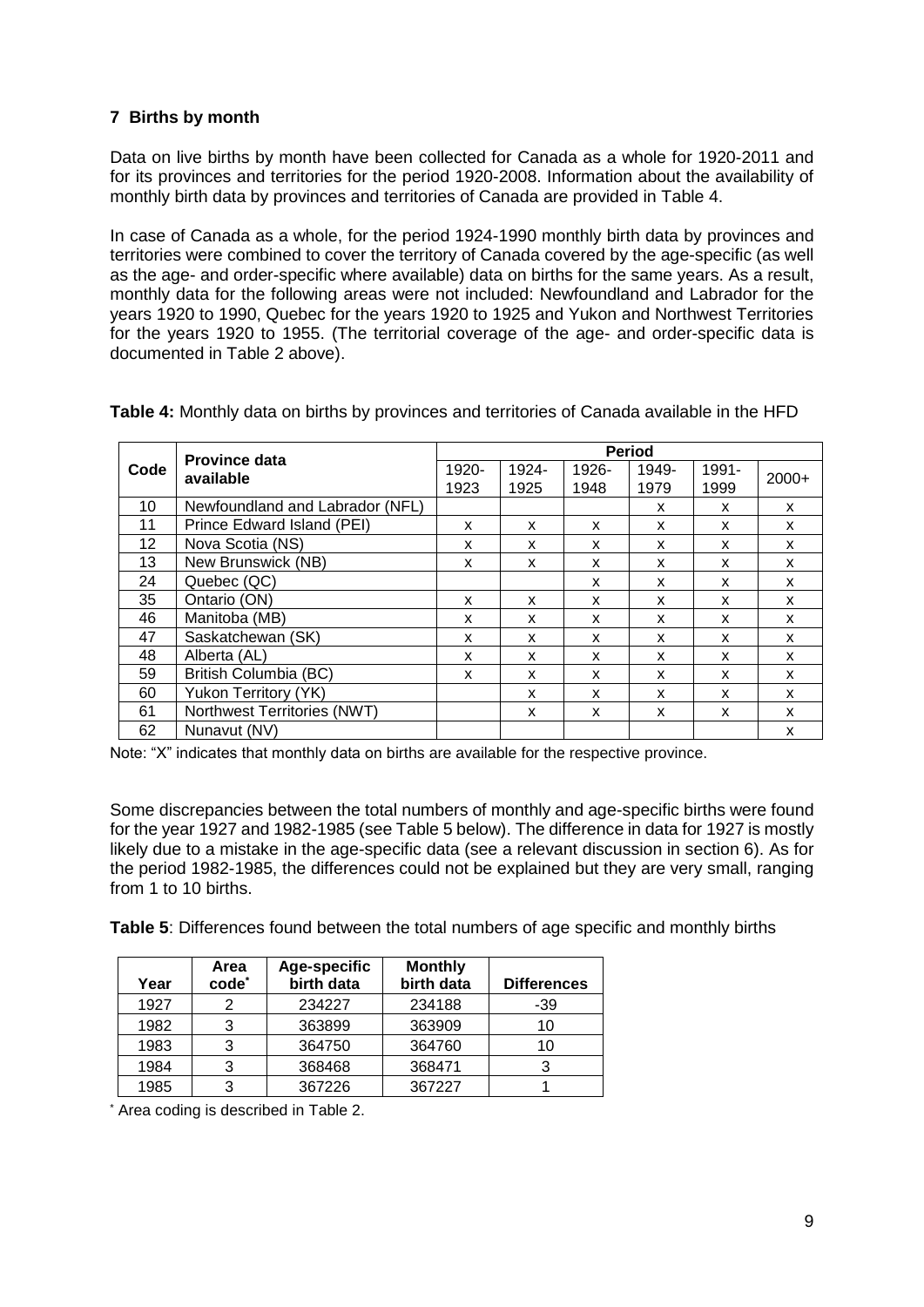Small differences between the total numbers of monthly and age-specific births happen also in the data for the recent years. They are explained by the different time of data retrieval. All these cases are documented in the country's note document (see CANnote.pdf).

# **8 Census parity data**

No census parity data are available after the 1991 Census of Canada. Census parity data were collected from 1941 to 1991 censuses. However, only the 1991 census data are used for the HFD purpose because only at this census all women, irrespective of their marital status, were asked about the number of children ever born. Prior to 1991 census, the question on parity was restricted to ever-married women. Parity data in the census 1991 were obtained for all women aged 15 years and over from a 20% sample of non-institutional households (long-form questionnaire). Therefore, they are subject to sampling variability. Moreover, the sample data are weighted so that to represent the entire female population in the relevant categories (age and parity)<sup>7</sup>.

The census parity data were suppressed due to the confidentiality requirements of the Canadian Statistics Act. They used a procedure known as "random rounding". "This is done to prevent the possibility of associating statistical data with any identifiable individual. Under this method, all figures including totals are randomly rounded either up or down to a multiple of "5", and in some cases "10". While providing strong protection against disclosure, this technique does not add significant error to the census data. However, there are some consequences for the users. Since totals are independently rounded, they do not necessarily equal the sum of individually rounded figures in distributions. Also, minor differences can be expected in corresponding totals and cell values in various census tabulations. Similarly, percentages, which are calculated on rounded figures, do not necessarily add up to 100." (Statistics Canada 2008: 5).

The 1971 and 1981 Censuses provide information on parity of women aged 15 years and over from 33 1/3% and 20% samples respectively.

| <b>Census date</b> | Age range           | Parity <sup>*</sup> | <b>Marital status</b> | Data source <sup>®</sup> |
|--------------------|---------------------|---------------------|-----------------------|--------------------------|
| 1.6.1971           | $15-19.15.1649.50+$ | $0-14+$ . CHL       | ever married          |                          |
| 3.6.1981           | 15-19, 15.1649, 50+ | $0-14+$ . CHL       | ever married          |                          |
| 4.6.1991           | $15-19.15.1649.50+$ | $0-14+$ . CHL       | all marital statuses  |                          |

**Table 6:** Availability of census data on women by age and parity, Canada

\* CHL: Total number of children ever born alive.

\*\* The list of data sources can be found at the end of the document.

# **9 Specific details**

# *9.1 Definitions***<sup>8</sup>**

The current definitions used for the production of statistical tables of Canadian vital statistics data are based on those recommended by the World Health Organization<sup>9</sup> and the United Nations.

 $\overline{a}$  $7$  On sampling variability, rounding and weighting in 1991 Census, see Appendix 2.

<sup>8</sup> Statistics Canada, 2009, Births 2007, Catalogue no. 84F0210X, Ottawa, Minister of Industry, 53 pages. 9 World Health Organization (WHO). International Statistical Classification of Diseases and Related Health

Problems, Tenth Revision, Volumes 1 and 2 (ICD–10). Geneva, 1992; and United Nations. Principles and Recommendations for a Vital Statistics System. Statistical Papers, Series M, No. 19, Rev. 1. New York, 1974.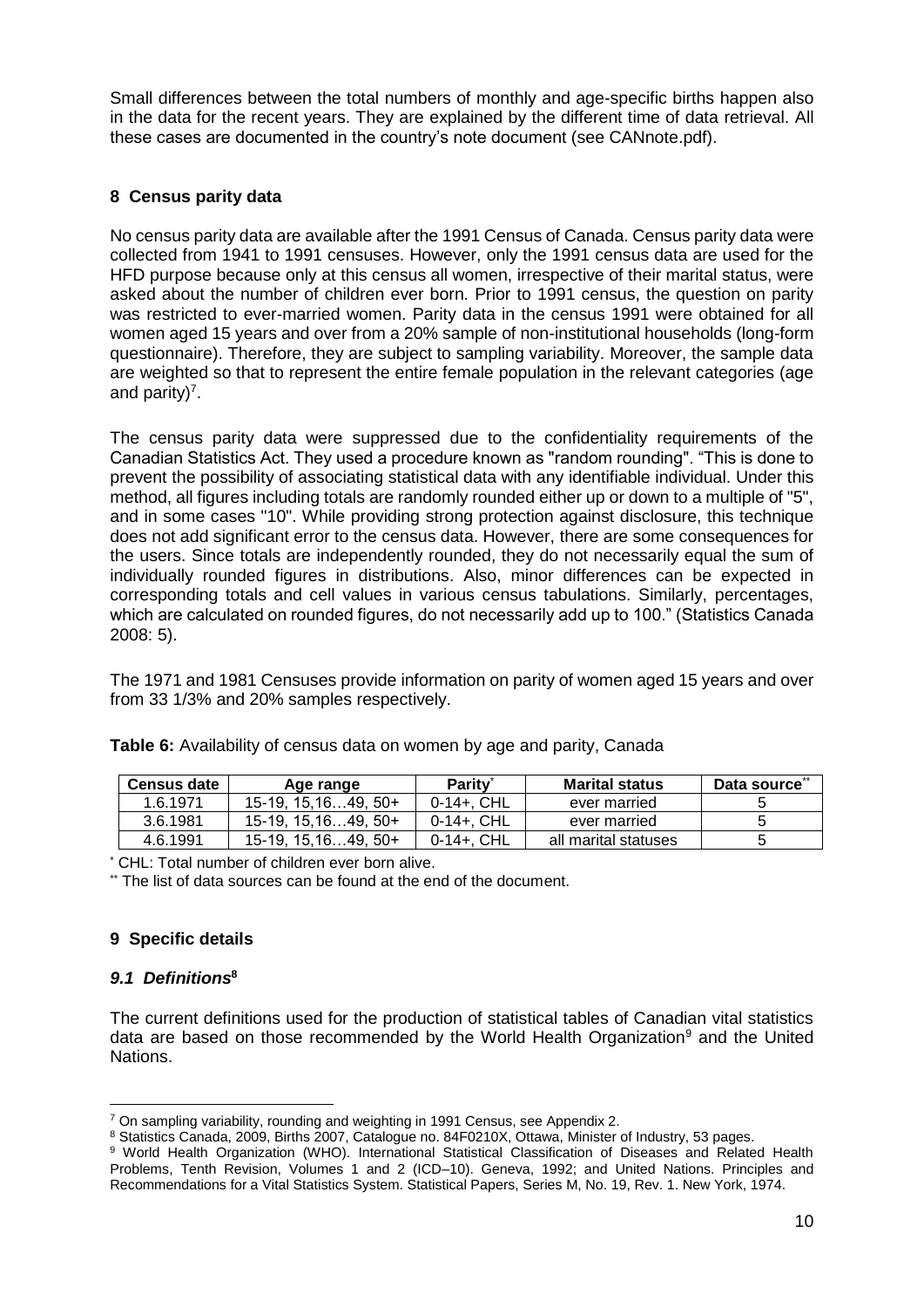Age of mother. Age the mother attained at her last birthday preceding delivery.

Birth. The complete expulsion or extraction from its mother of a product of conception, irrespective of the duration of the pregnancy.

Live birth. The complete expulsion or extraction from its mother of a product of conception, irrespective of the duration of the pregnancy, which, after such separation, breathes or shows any other evidence of life, such as beating of the heart, pulsation of the umbilical cord, or definite movement of voluntary muscles, whether or not the umbilical cord has been cut or the placenta is attached.

Birth order. The biological live-birth order of children to the mother; that is, the number of live births a woman has had to date (excludes foetal deaths or stillbirths). A woman with zero parity has had no live births; a woman of parity 1 has had one live birth; of parity 2, two live births, and so on. In the case of a first delivery resulting in live twins, the woman has a parity of 1 after the first twin is born and a parity of 2 after the second twin is born.

Parity (1991 Census). Refers to the number of children ever born alive to women aged 15 years and over. Age on June 4, 1991, Census day.

# *9.2 Data Quality Issues*

HFD users should be aware that data on live births by age of mother for the period 1928-1940 show some irregular pattern, which is further echoed in the age-specific fertility rates as well as in the cohort fertility data (Figures 1 and 2). This problem is not visible in the birth count data for the earlier years (1921-1927) because the original birth counts were provided by fiveyear age groups and have been split into single year age groups using the HFD methodology.

The observed irregularities suggest that quality of the birth count data for the period 1928-1940 is not good. Data spikes seen at age 30 in most of the years (and in the respective birth cohorts of women) hint at age heaping, but it does not explain spikes evident at other ages. However, we are not able to provide a sufficient explanation for these data irregularities at present.



**Figure 1:** Period live birth counts by age of mother and age-specific fertility rates, selected years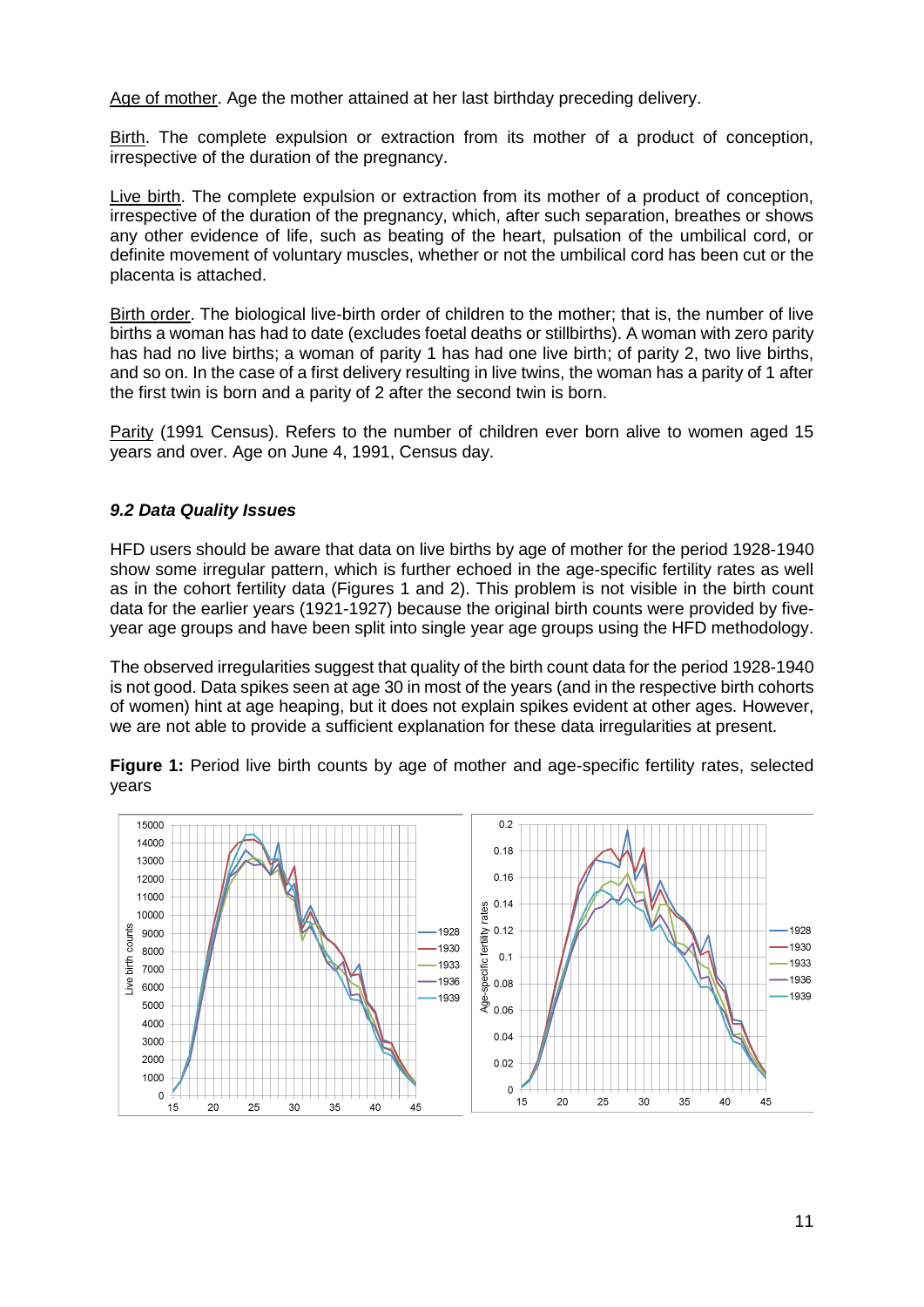

# **Figure 2:** Cohort age-specific fertility rates, selected birth cohorts of women

# *9.3 Revision History*

## **Changes with the March 2016 revision:**

Due to the revision of HMD population estimates (see Andreev and Bourbeau 2021 for details), the current update includes some small changes in the birth estimates for 1995-2009, as compared to the data release of October 1, 2013.

## **Changes with the June 2019 revision:**

Data for 2012-2016 were added.

## **Changes with the January 2021 revision:**

Data for 2017-2018 were added. There are some changes both in the birth estimates and fertility indicators for the years 2012-2016 as compared to the data release as of June 26, 2019. The differences are caused by revised HMD population estimates (see Andreev and Bourbeau 2021 for details).

Following data confidentiality requirements, some cells in the latest delivery of population count data by Statistics Canada to the HMD were suppressed. For this reason, the revised HMD population estimates are not available for some age categories, mostly for very young and very old ages. As regards the HFD, the revised population estimates are not available only for the age category 12 in the year 2016 (the 2003 and 2004 birth cohorts). The population estimates from the previous HFD update (June 26, 2016) were therefore used for this specific age category.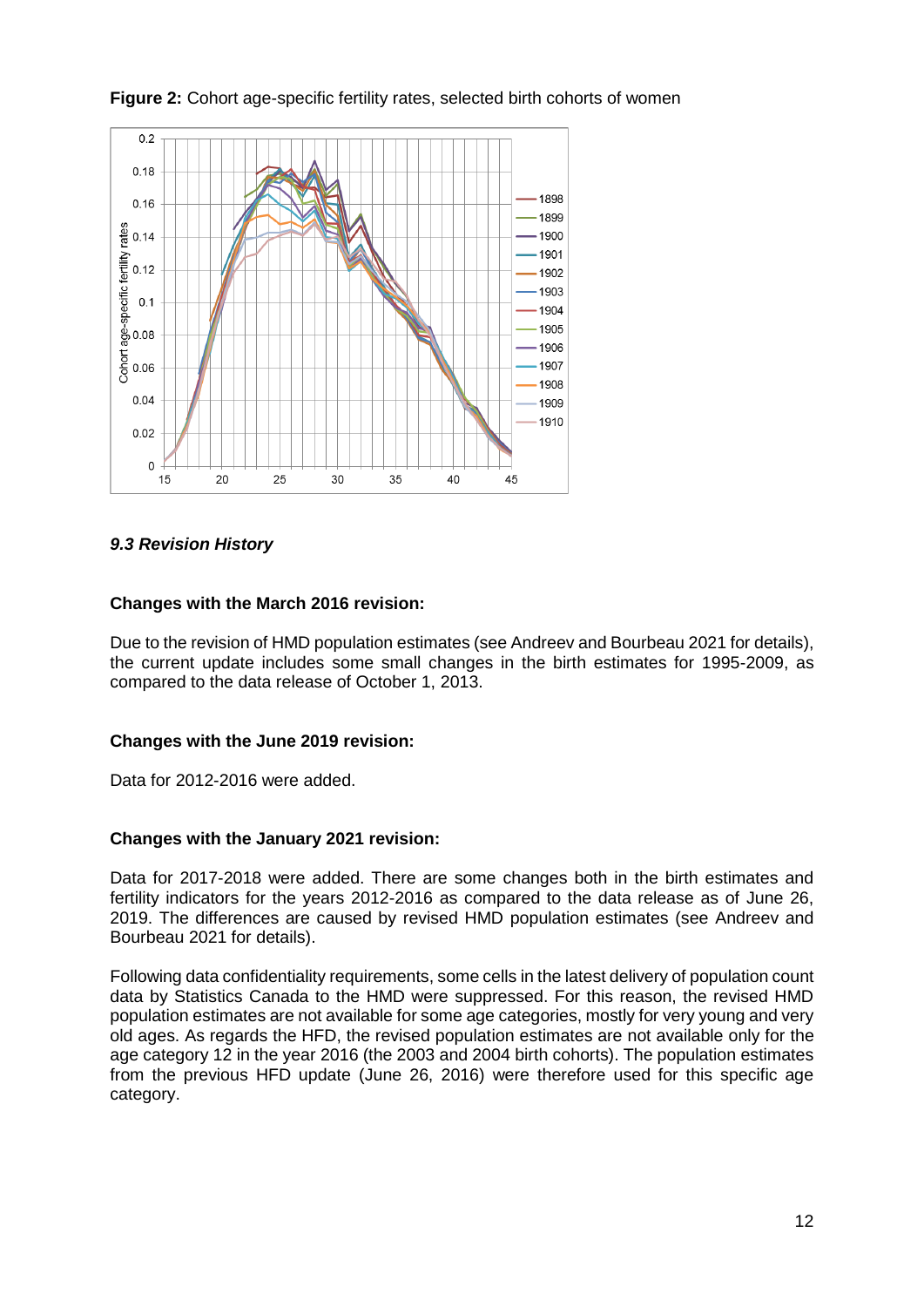# **Changes with the October 2021 revision:**

Data for 2019 were added. Due to revised HMD population estimates, there are some insignificant shifts in 2000-2018 birth estimates by Lexis triangles. The HMD revisions include the following data modifications: population estimates were updated with final 2001-2015 intercensal estimates and with preliminary 2016-2019 post-censal estimates.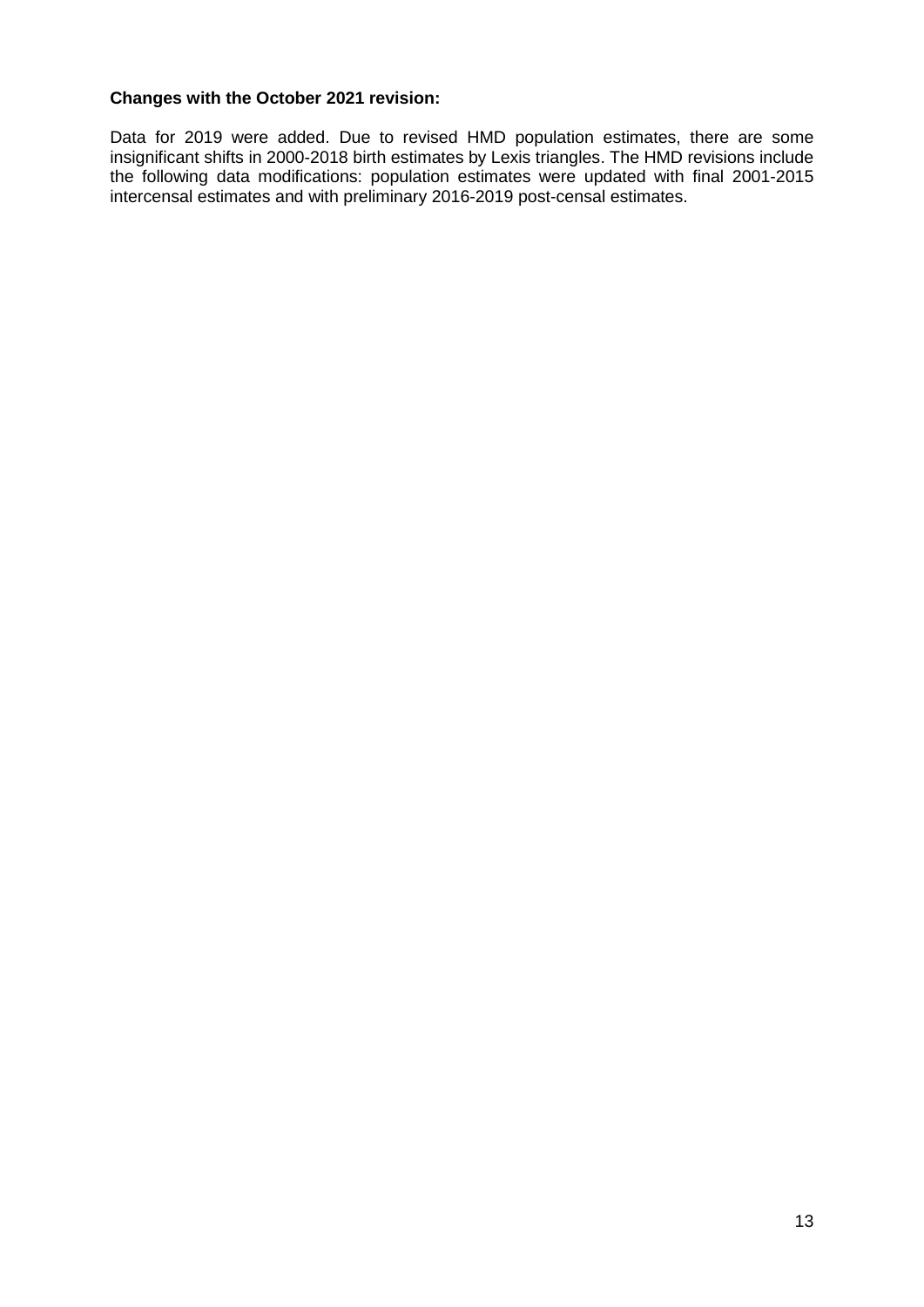## **Acknowledgements**

Gathering and putting together the data was a collective effort involving various people from the Demography Division at Statistics Canada. A team led by Laurent Martel and including Eric Caron-Malenfant and Carol D'Aoust have made possible the access of live birth data by age of mother and birth order for the period from 1928 to 2006, and for live births by month for the period from 1980 to 2006 as well as population estimates by age of women for the period from 1928 to 2006. Tables on live birth by month for the period 1920 to 1979 were gathered by the authors of this report. The authors would also wish to thank Shiang Ying Dai from the Health Statistics Division at Statistics Canada for her collaboration in the last stage of data collection for the HFD.

We are grateful to David Harrison for language editing.

We are grateful to Edward Nash for developing the method for splitting the aggregated data on birth counts in the age group "50+ and unknown" into separate age categories "50+" and "UNK" for the period 1998-2006, as well as for the special processing method applied in production of Lexis database.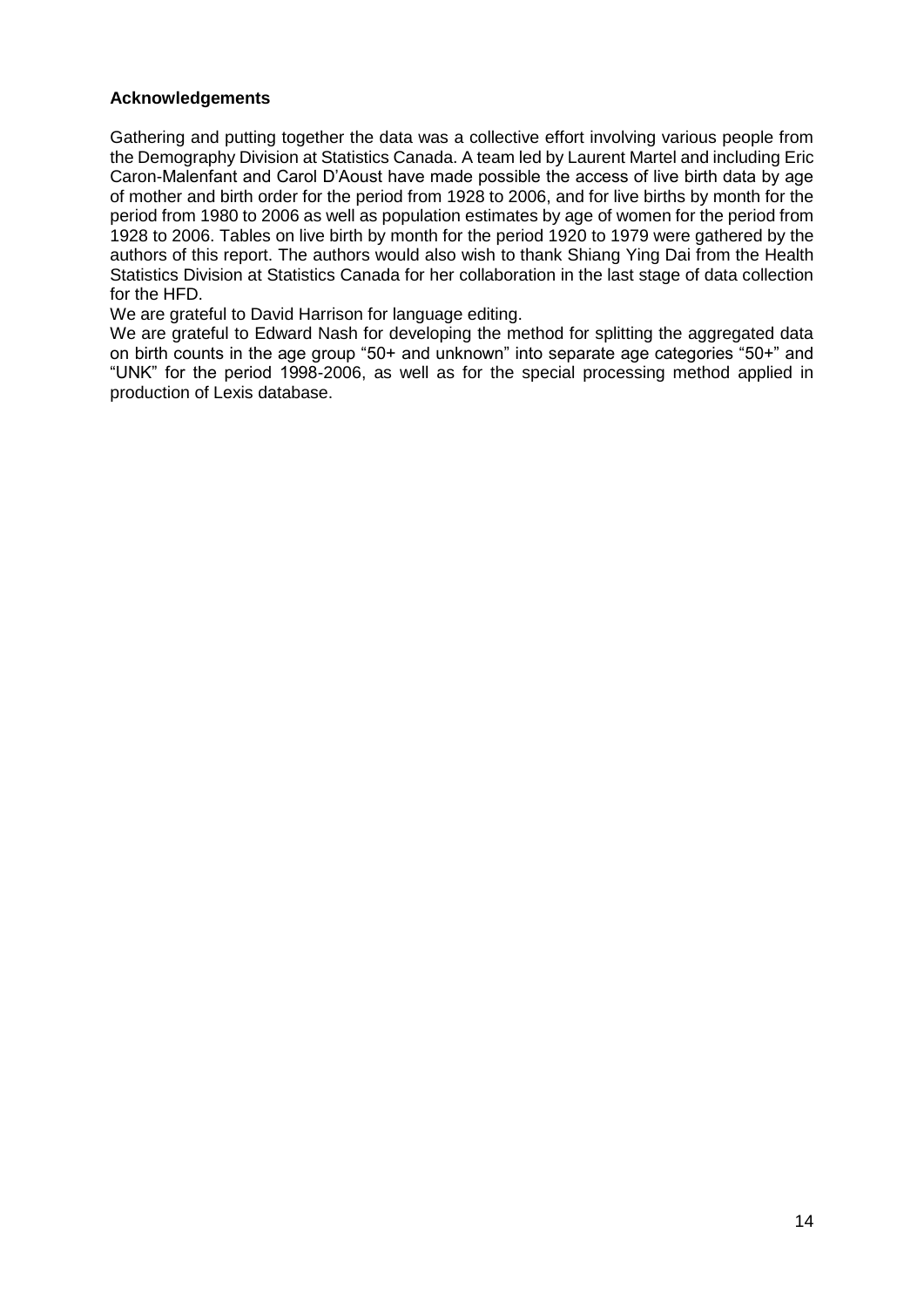#### **References**

- Andreev, K. and R. Bourbeau. 2021. About Mortality Data for Canada. Available at http://www.mortality.org/hmd/CAN/InputDB/CANcom.pdf. Last update August 24, 2021 by Denys Dukhovnov. (The background and documentation file of the Human Mortality Database for Canada).
- Canadian Human Mortality Database. Department of Demography, Université de Montréal (Canada). Available at www.demo.umontreal.ca/chmd/
- Fair, M. 1994. The Development of National Vital Statistics in Canada: Part 1 from 1605 to 1945, Health Reports, Vol. 6, No. 3, Statistics Canada catalogue number 82-003, pages 355-375.
- Health Statistics Division. 2009. Vital Statistics Data Processing Cycle (PowerPoint Presentation), Presentation for the Advisory Committee on Demographic Statistics and Studies, November 12.
- Marshall, J. T. (Ed.). 1949. Chapter VI. Vital Statistics, The Canada Year Book 1948-49, Ottawa, King's Printer and Controller of Stationery, pages 185-226.
- Statistics Canada. 1993. Selected Birth and Fertility Statistics, Canada, 1921-1990, Catalogue no. 82-553, Ottawa, Minister of industry, Science and Technology, March, 85 pages.
- Statistics Canada. 2008. Research Data Centres (RDC), 1991 Census code book, 674 p. (http://www.statcan.gc.ca/dli-ild/meta/census-recensement/1991/3000523-eng.pdf).
- Statistics Canada. 2009. Births 2007, Statistics Canada catalogue number no. 84F0210X, Ottawa, Minister of Industry, 53 pages.
- Statistics Canada. 2009. Vital Statistics Birth Database, Detailed information for 2007 (http://www.statcan.gc.ca).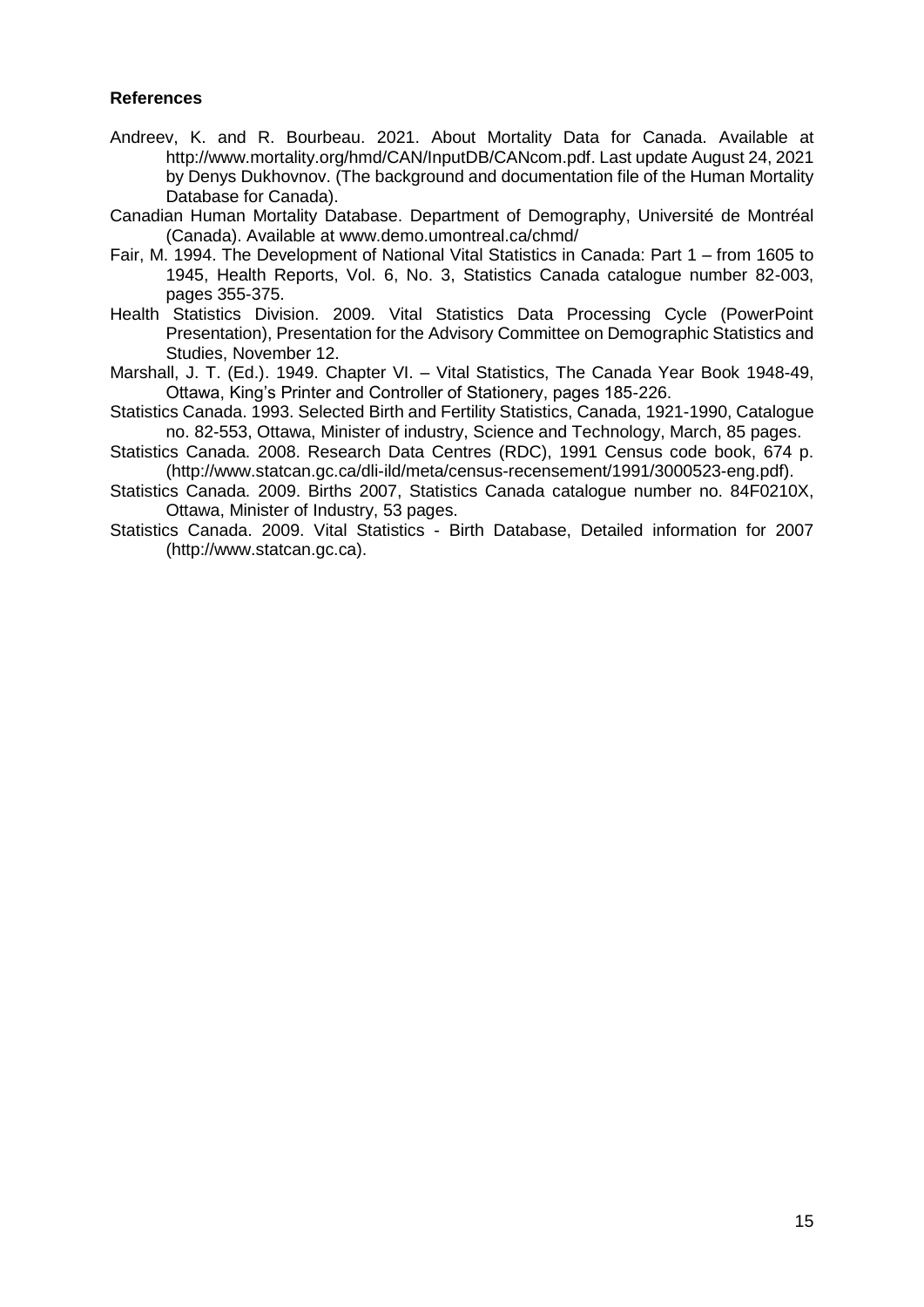# **APPENDIX 1 INPUT DATA USED FOR HFD CALCULATIONS**

# **BIRTHS**

| <b>Period</b>          | Type of data                                      | Age scale                          | <b>Birth order</b>           | RefCode(s)     |
|------------------------|---------------------------------------------------|------------------------------------|------------------------------|----------------|
| 1921-1927              | Annual number of live                             | ≤14, 15-1945-49,                   |                              | g              |
|                        | births by age groups of                           | 50+, unknown                       |                              |                |
|                        | mother (Lexis squares)                            |                                    |                              |                |
| 1928-1945              | Annual number of live<br>births by age of mother  | ≤14, 1549, 50+,<br>unknown         |                              | $\mathbf{1}$   |
|                        | (Lexis squares)                                   |                                    |                              |                |
| 1946                   | Annual number of live                             | ≤14, 15-1940-44,                   |                              | 1              |
|                        | births by age groups of                           | 45+, unknown                       |                              |                |
|                        | mother (Lexis squares)                            |                                    |                              |                |
| 1947-1951              | Annual number of live                             | ≤14, 1549, 50+,                    |                              | $\mathbf{1}$   |
|                        | births by age of mother                           | unknown                            |                              |                |
| 1952-1959              | (Lexis squares)<br>Annual number of live          | ≤14, 15-1940-44,                   |                              | 1              |
|                        | births by age groups of                           | 45+, unknown                       |                              |                |
|                        | mother (Lexis squares)                            |                                    |                              |                |
| 1960-1970              | Annual number of live                             | ≤14, 1549, 50+,                    |                              | $\mathbf{1}$   |
|                        | births by age of mother                           | unknown                            |                              |                |
|                        | (Lexis squares)                                   |                                    |                              |                |
| 1944-1970              | Annual number of live                             | ≤14, 15-1940-44,                   | $1, 2, 3, 4, 5+,$<br>unknown | $\mathbf{1}$   |
|                        | births by age groups of<br>mother and birth order | 45+, unknown                       |                              |                |
|                        | (Lexis squares)                                   |                                    |                              |                |
| 1971-1978              | Annual number of live                             | ≤14, 1549, 50+,                    |                              | 2              |
|                        | births by age of mother                           | unknown                            |                              |                |
|                        | (Lexis squares)                                   |                                    |                              |                |
| 1971-1978              | Annual number of live                             | ≤14, 15-1940-44,                   | $1, 2, 3, 4, 5+,$            | $\overline{2}$ |
|                        | births by age groups of                           | 45+, unknown                       | unknown                      |                |
|                        | mother and birth order<br>(Lexis squares)         |                                    |                              |                |
| 1979-1997              | Annual number of live                             | $\overline{≤14}$ , 1549, 50+,      |                              | 3              |
|                        | births by age of mother                           | unknown                            |                              |                |
|                        | and birth order (Lexis                            |                                    |                              |                |
|                        | squares)                                          |                                    |                              |                |
| 1979-1997              | Annual number of live<br>births by age of mother  | ≤14,15-19, 20,<br>2143, 44, 45-49, | $1, 2, 3, 4, 5+,$<br>unknown | 3              |
|                        | and birth order (Lexis                            | 50+, unknown                       |                              |                |
|                        | squares)                                          |                                    |                              |                |
| 1998-20061             | Annual number of live                             | ≤14, 1549, [50+                    |                              | 3              |
|                        | births by age of mother                           | plus unknown]                      |                              |                |
|                        | and birth order (Lexis                            |                                    |                              |                |
| 1998-20061             | squares)<br>Annual number of live                 | ≤14,15-19, 20,                     | $1, 2, 3, 4, 5+,$            | $\overline{3}$ |
|                        | births by age of mother                           | $2143, 44, 45-49,$                 | unknown                      |                |
|                        | and birth order (Lexis                            | [50+ plus unknown]                 |                              |                |
|                        | squares)                                          |                                    |                              |                |
| $2007^2$               | Annual number of live                             | $12, 1349, 50+,$                   | $1, 2 6, 7+,$                | 13             |
|                        | births by age of mother                           | unknown                            | unknown                      |                |
|                        | and birth order (Lexis                            |                                    |                              |                |
| $2008^2$               | squares)<br>Annual number of live                 | ≤14, 1549, 50+,                    | $1, 2 4, 5+,$                | 14             |
|                        | births by age of mother                           | unknown                            | unknown                      |                |
|                        | and birth order (Lexis                            |                                    |                              |                |
|                        | squares)                                          |                                    |                              |                |
| 2009 <sup>2</sup>      | Annual number of live                             | ≤14, 1549, 50+,                    | $1, 2 4, 5+,$                | 15             |
|                        | births by age of mother                           | unknown                            | unknown                      |                |
|                        | and birth order (Lexis<br>squares)                |                                    |                              |                |
| 2010-2011 <sup>4</sup> | Annual number of live                             | ≤14, 1549, 50+,                    | $1, 2 4, 5+,$                | 18             |
|                        | births by age of mother                           | unknown                            | unknown                      |                |
|                        | and birth order (Lexis                            |                                    |                              |                |
|                        | squares)                                          |                                    |                              |                |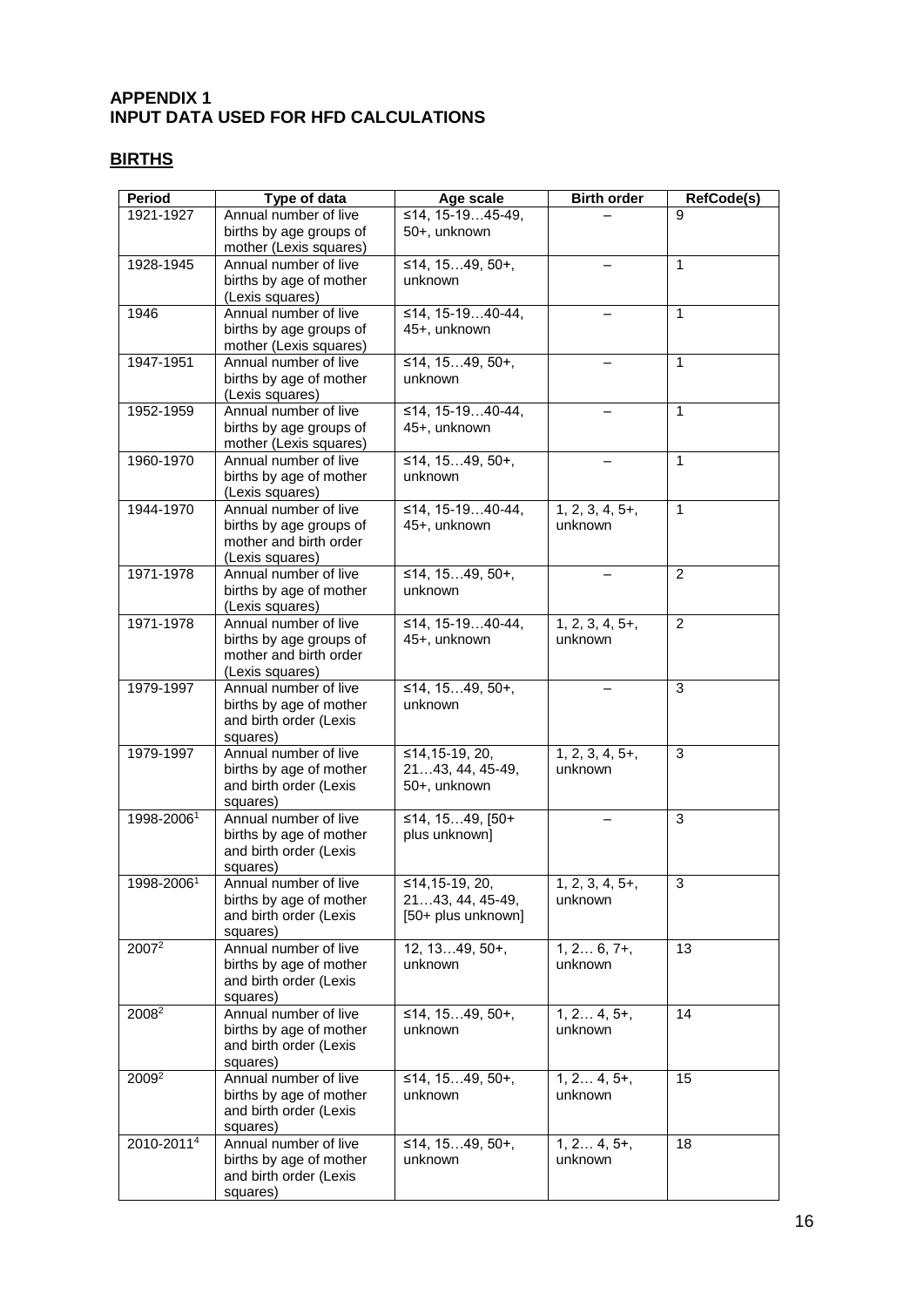| 2012-2019              | Annual number of live<br>births by age of mother<br>and birth order (Lexis<br>squares) | ≤14, 15…49, 50+ | $1, 2 4, 5+,$<br>unknown | 19, 20, 21, 24                                         |
|------------------------|----------------------------------------------------------------------------------------|-----------------|--------------------------|--------------------------------------------------------|
| 1920-2019 <sup>5</sup> | Annual number of live<br>births by month                                               |                 |                          | 1, 2, 4, 6, 7, 8,<br>10, 11, 12, 18,<br>19, 20, 22, 23 |

combined age category "50+ and unknown" was split into separate categories "50+" and "unknown". For the description of the method, see section 6.

special processing method applied in production of the Lexis Database for some of the years.

<sup>4</sup> Due to confidentiality reasons, Statistics Canada rounded some numbers randomly to a lower or higher multiple of 5. See section 4 for general information on the practice and the note 21 in the document *CANnote.pdf* regarding changes in the data for 2010.

<sup>5</sup>2017-2019 data do not include births occurred in Yukon.

## **FEMALE POPULATION: Distribution by age and parity**

| Period     | Type of data               | Age scale                | Year of<br>birth, range  | Parity               | <b>RefCode(s)</b> |
|------------|----------------------------|--------------------------|--------------------------|----------------------|-------------------|
| 04.06.1991 | Women by age<br>and parity | 15-19, 15.1649.<br>$50+$ | $\overline{\phantom{0}}$ | 1.2…13. 14+.<br>CHL' |                   |

\*CHL stands for the total number of children ever born to women of a certain age.

#### **FEMALE POPULATION: Exposure by age and year of birth**

For the period starting in 1991 onwards, female exposure population by calendar year, age and year of birth (Lexis triangles) is estimated using data on population size and deaths from the Human Mortality Database, which is available at http://www.mortality.org or http://www.humanmortality.de.

For the period before 1991, however, the territorial coverage of HMD and HFD data differ. Table A1 and Table A2 below describe the territorial coverage of HFD and HMD data respectively, and Table A3 compares the territorial coverage of the both databases. Due to the reported differences, HFD female exposure population for the period 1921-1990 was calculated using population and death counts by provinces and territories of Canada provided by the Canadian HMD (http://www.bdlc.umontreal.ca/chmd/index.htm), i.e. combining them to form the territory covered by HFD fertility data. Territorial adjustment factors were used to account for territorial changes in the following years: 1926 (Quebec was added), 1956 (Yukon and Northwest Territories were added), and 1991 (Newfoundland and Labrador were added).

Since vital statistics is not available for Yukon for 2017-2019, the population estimates for Yukon were excluded also from the HMD input data (approximately less than 40,000 residents) (see Andreev and Bourbeau, 2021:10).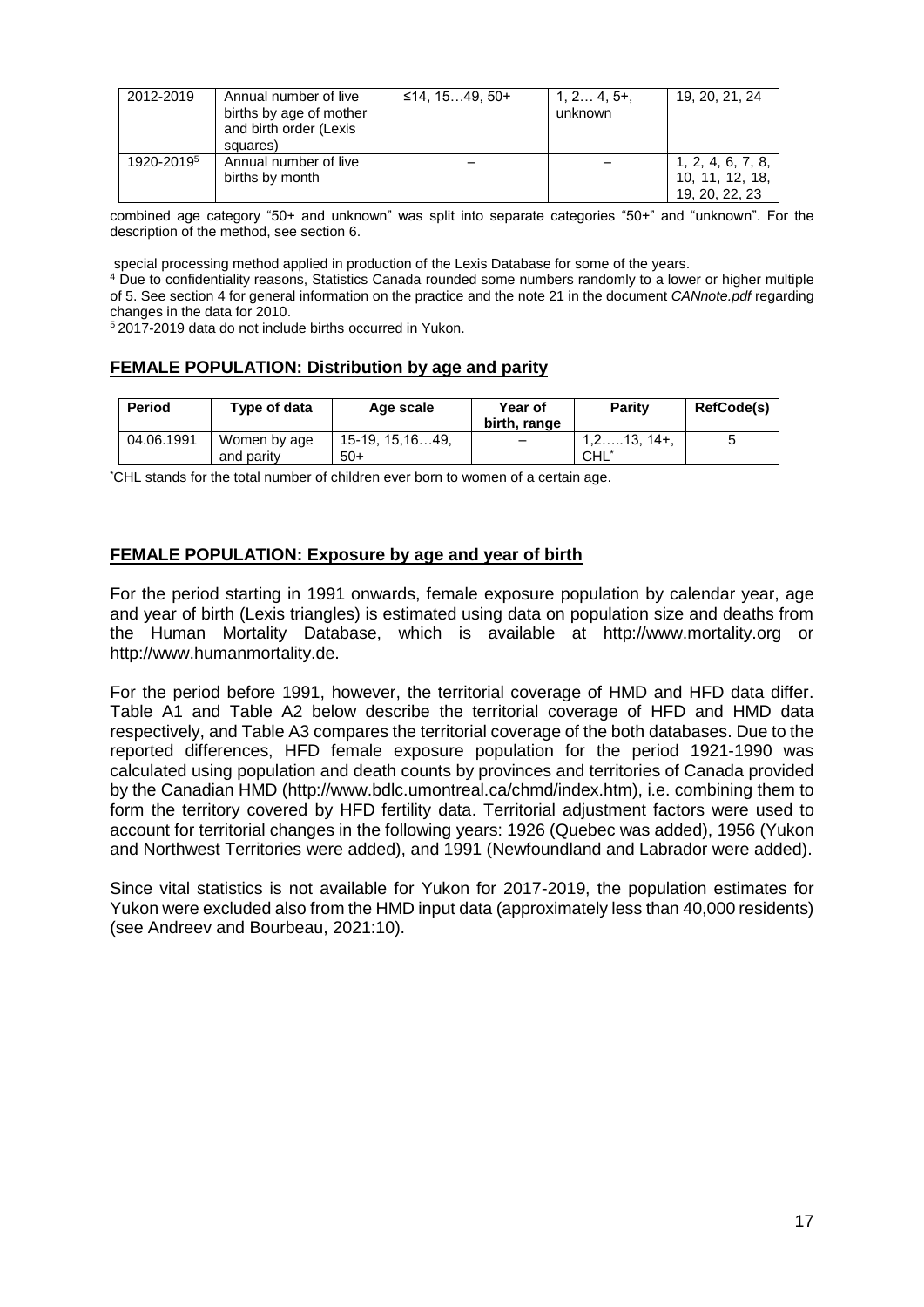#### **Table A1:** Territorial coverage of data used in the HFD

| Area<br>code  | <b>Provinces and territories covered</b>                                                                                                                                                                | Births by age<br>of mother and<br>birth order <sup>*</sup> | <b>Births by</b><br>month |
|---------------|---------------------------------------------------------------------------------------------------------------------------------------------------------------------------------------------------------|------------------------------------------------------------|---------------------------|
|               | Prince Edward Island, Nova Scotia, New Brunswick,<br>Ontario, Manitoba, Saskatchewan, Alberta, British<br>Columbia                                                                                      | 1921-1925                                                  | 1920-1925                 |
| $\mathcal{P}$ | Prince Edward Island, Nova Scotia, New Brunswick,<br>Ontario, Manitoba, Saskatchewan, Alberta, British<br>Columbia, Quebec                                                                              | 1926-1955                                                  | 1926-1955                 |
| 3             | Prince Edward Island, Nova Scotia, New Brunswick,<br>Ontario, Manitoba, Saskatchewan, Alberta, British<br>Columbia, Quebec, Yukon, Northwest Territories                                                | 1956-1990                                                  | 1956-1990                 |
| 4             | Prince Edward Island, Nova Scotia, New Brunswick,<br>Ontario, Manitoba, Saskatchewan, Alberta, British<br>Columbia, Quebec, Yukon*, Northwest Territories<br>(incl. Nunavut), Newfoundland and Labrador | $1991+$                                                    | $1991+$                   |

\*Since vital statistics is not available for Yukon for 2017-2019, the population estimates for Yukon were excluded also from the HMD input data (Andreev and Bourbeau, 2021:10).

## **Table A2:** Territorial coverage of population count data in the HMD

| 1921-1948                                   | $1949+$                                                 |
|---------------------------------------------|---------------------------------------------------------|
| Prince Edward Island, Nova Scotia, New      | Prince Edward Island, Nova Scotia, New                  |
| Brunswick, Ontario, Manitoba, Saskatchewan, | Brunswick, Ontario, Manitoba, Saskatchewan,             |
| Alberta, British Columbia, Quebec, Yukon,   | Alberta, British Columbia, Quebec, Yukon <sup>2</sup> , |
| Northwest Territories*                      | Northwest Territories <sup>1</sup>                      |
|                                             | Newfoundland and Labrador                               |

<sup>1</sup>Death and birth count data are available from 1950, but in national population estimates these territories are included since 1921 (for details, see Andreev and Bourbeau, 2021).

<sup>2</sup>Since vital statistics is not available for Yukon for 2017-2019, the population estimates for Yukon were excluded also from the HMD input data (Andreev and Bourbeau, 2021:10).

#### Table A3: Comparison of the territorial coverage of data used in the HFD and the HMD

| <b>Period</b> | <b>Difference</b>                                           |
|---------------|-------------------------------------------------------------|
| 1921-1925     | <b>HFD excludes Quebec</b>                                  |
| 1926-1948     | <b>Identical</b>                                            |
| 1949-1955     | HFD excludes Newfoundland and Labrador, Yukon and Northwest |
|               | <b>Territories</b>                                          |
| 1956-1990     | HFD excludes Newfoundland and Labrador                      |
| 1991 onwards  | Identical                                                   |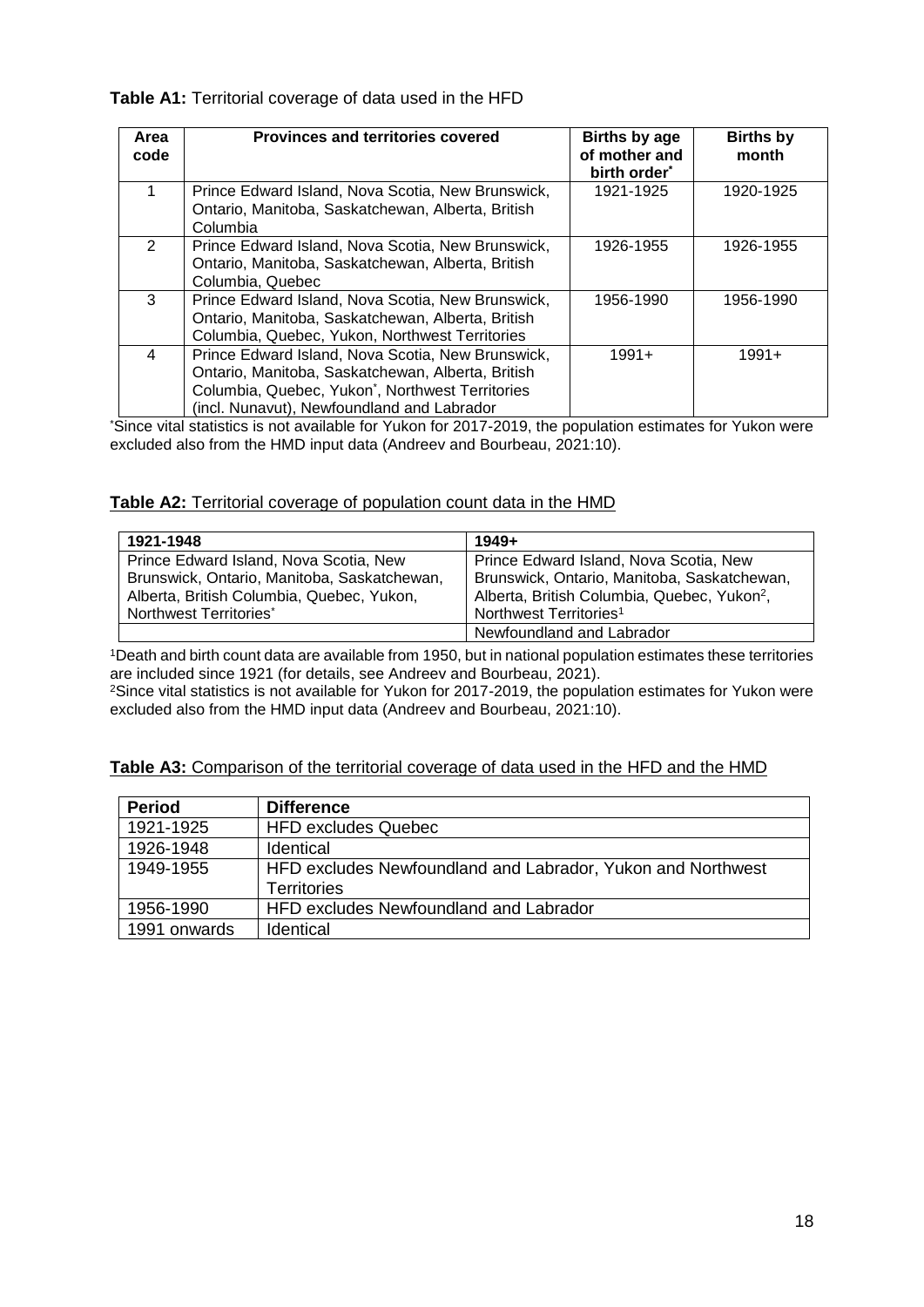#### **APPENDIX 2 CENSUS OF POPULATION, 1991<sup>10</sup>**

## **Data Quality**

#### **General**

 $\overline{a}$ 

The 1991 Census was a large and complex undertaking and, while considerable effort was taken to ensure high standards throughout all collection and processing operations, the resulting estimates are inevitably subject to a certain degree of error. Users of census data should be aware such error exists, and have some appreciation of its main components, so that they can assess the usefulness of census data for their purposes and the risks involved in basing conclusions or decisions on these data.

Errors can arise at virtually every stage of the census process from the preparation of materials, through the listing of dwellings and data collection to processing. Some errors occur more or less at random, and when the individual responses are aggregated for a sufficiently large group, such errors tend to cancel out. For errors of this nature, the larger the group, the more accurate the corresponding estimate. It is for this reason that users are advised to be cautious when using small estimates. There are some errors, however, which might occur more systematically, and which result in "biased" estimates. Because the bias from such errors is persistent no matter how large the group for which responses are aggregated, and because bias is particularly difficult to measure, systematic errors are a more serious problem for most data users than the random errors referred to previously.

For census data in general, the principal types of error are as follows:

coverage errors, which occur when dwellings and/or individuals are missed, incorrectly included or double counted;

non-response errors, which result when responses cannot be obtained from a small number of households and/or individuals, because of extended absence or some other reason; ,

response errors, which occur when the respondent, or sometimes the Census Representative, misunderstands a census question, and records an incorrect response;

processing errors, which can occur at various steps including: coding, when ''write-in" responses are transformed into numerical codes; data capture, when responses are transferred from the census questionnaire to computer tapes by key-entry operators; and imputation when a "valid", but not necessarily correct, response is inserted into a record by the computer to replace missing or "invalid" data ("valid" and "invalid" referring to whether or not the response is consistent with other information on the record);

sampling errors, which apply only to the supplementary questions on the "long form" asked of a one-fifth sample of households, and which arise from the fact that the results for these questions, when weighted up to represent the whole population, inevitably differ somewhat from the results which would have been obtained if these questions had been asked of all households.

<sup>10</sup> Reproduced from: Statistics Canada, [not dated], Research Data Centres (RDC), 1991 Census code book, pages 2-6.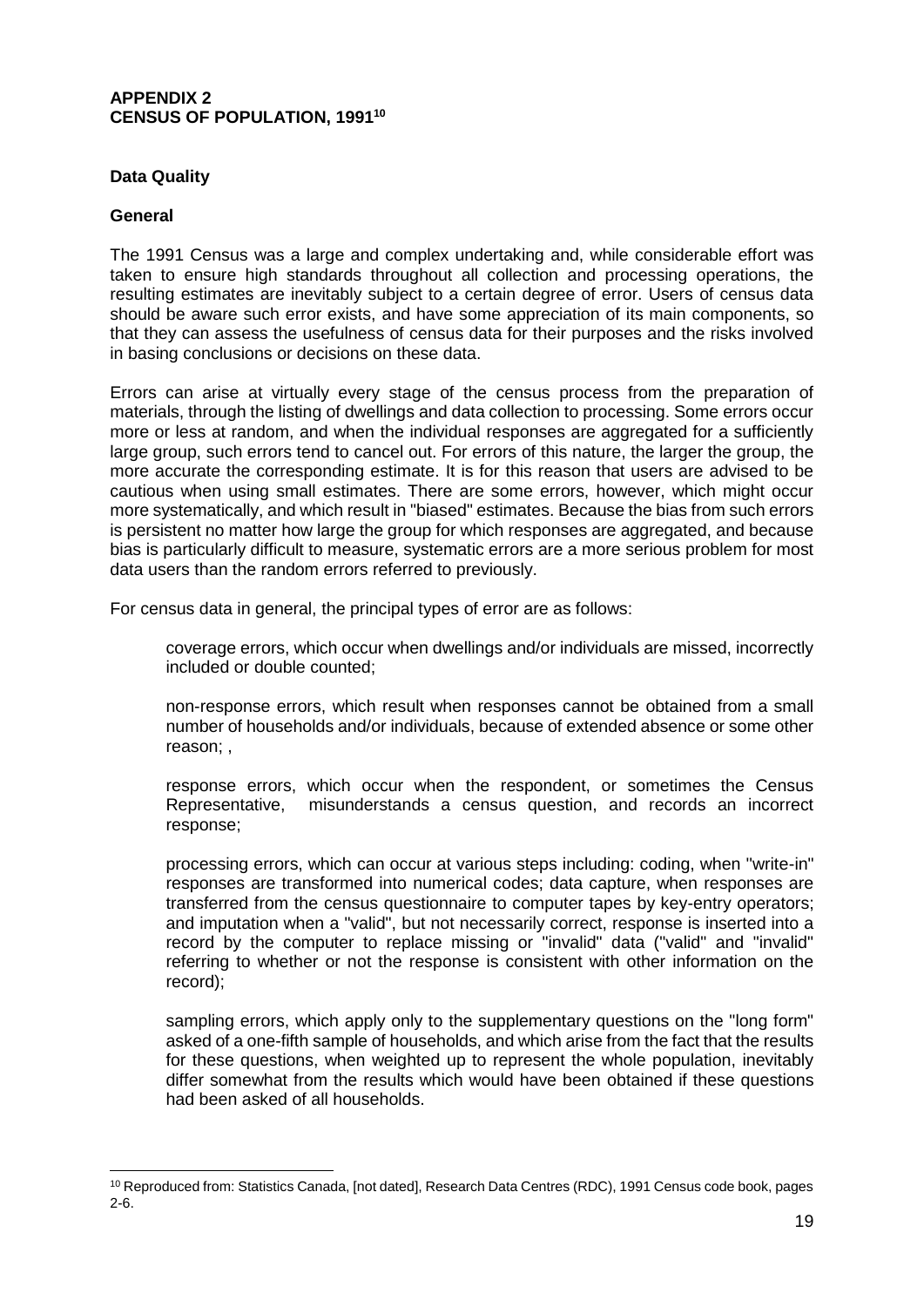The above types of error each have both random and systematic components. Usually, however, the systematic component of sampling error is very small in relation to its random component. For the other non-sampling errors, both random and systematic components may be significant.

# **Coverage Errors**

Coverage errors affect the accuracy of the census counts, that is the sizes of the various census universes: population, families, households and dwellings. While steps have been taken to correct certain identifiable errors, the final counts are still subject to some degree of error resulting from persons or dwellings being missed, incorrectly included in the census or double counted.

[…]

# **Sampling Errors**

Estimates obtained by weighting up responses collected on a sample basis are subject to error due to the fact that the distribution of characteristics within the sample will not usually be identical to the distribution of characteristics within the population from which the sample has been selected.

The potential error introduced by sampling will vary according to the relative scarcity of the characteristics in the population. For large cell values, the potential error due to sampling, as a proportion of the cell value, will be relatively small. For small cell values, this potential error, as a proportion of the cell value, will be relatively large.

The potential error due to sampling is usually expressed in terms of the so-called "standard error". This is the square root of the average, taken over all possible samples of the same size and design, of the squared deviation of the sample estimate from the value for the total population.

The table below provides approximate measures of the standard error due to sampling. These measures are intended as a general guide only.

| <b>Cell Value</b> | <b>Approximate Standard Error</b> |
|-------------------|-----------------------------------|
| 50 or less        | 15                                |
| 100               | 20                                |
| 200               | 30                                |
| 500               | 45                                |
| 1 000             | 65                                |
| 2 0 0 0           | 90                                |
| 5 0 0 0           | 140                               |
| 10 000            | 200                               |
| 20 000            | 280                               |
| 50 000            | 450                               |
| 100 000           | 630                               |
| 500 000           | 1 400                             |

**Appendix table1:** Approximate Standard Error Due to Sampling for 1991 Census Sample Data

Users wishing to determine the approximate error due to sampling for any given cell of data, based upon the 20% sample, should choose the standard error value corresponding to the cell value that is closest to the value of the given cell in the census tabulation. When using the obtained standard error value, in general the user can be reasonably certain that, for the enumerated population, the true value (discounting all forms of error other than sampling) lies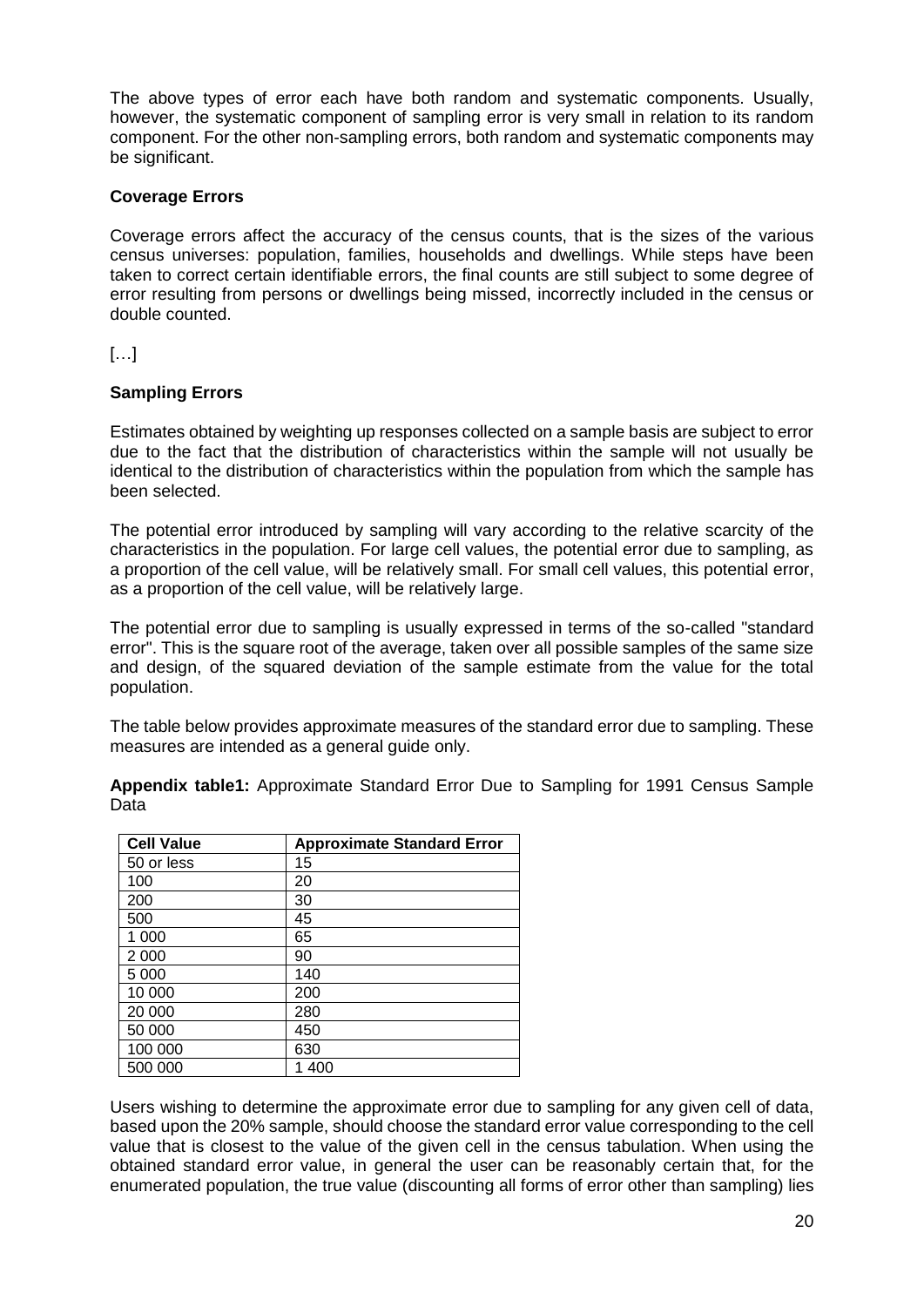within plus or minus three times the standard error (e.g., for a cell value of 1,000, the range would be  $1,000 \pm 3 \times 65$  or  $1,000 \pm 195$ .

The standard errors given in the table above will not apply to population or universe (persons, households, dwellings or families) totals or subtotals for the geographic area under consideration (see Sampling and Weighting). The effect of sampling for these cells can be determined by comparison with a corresponding 100% publication.

The effect of the particular sample design and weighting procedure used in the 1991 Census will vary, however, from one characteristic to another and from one geographic area to another. The standard error values in the table may, therefore, understate or overstate the error due to sampling.

[…]

## **Confidentiality and Random Rounding**

The figures shown in the tables have been subjected to a confidentiality procedure known as "random rounding". This is done to prevent the possibility of associating statistical data with any identifiable individual. Under this method, all figures including totals are randomly rounded either up or down to a multiple of "5", and in some cases "10". While providing strong protection against disclosure, this technique does not add significant error to the census data. However, there are some consequences for the users. Since totals are independently rounded, they do not necessarily equal the sum of individually rounded figures in distributions. Also, minor differences can be expected in corresponding totals and cell values in various census tabulations. Similarly, percentages, which are calculated on rounded figures, do not necessarily add up to 100. Percentage distributions and rates for the most part are based on rounded data, while percentage changes and averages are based on unrounded data. It should also be noted that small cell counts may suffer a significant distortion as a result of random rounding. Individual data cells containing small numbers may lose their precision as a result.

Users should be aware of possible data distortions when they are aggregating these rounded data. Imprecisions as a result of rounding tend to cancel each other out when data cells are reaggregated. However, users can minimize these distortions by using, whenever possible, the appropriate subtotals when aggregating. For those requiring maximum precision, the option exists to use custom tabulations. With custom products, aggregation is done using individual census database records. Random rounding occurs only after the data cells have been aggregated, thus minimizing any distortion.

In addition to random rounding, area suppression has been adopted to further protect the confidentiality of individual responses.

Area suppression results in the deletion of all characteristic data for geographic areas with populations below a specified size. The extent to which data are suppressed depends upon the following factors:

if the data are tabulated from the 100% database, suppression is based upon the total population;

if the data are tabulated from the 20% sample database, suppression is based upon the non-institutional population;

if the population is less than 40 persons, then all data are suppressed.

In all cases, suppressed data are included in the appropriate higher aggregate subtotals and totals. […]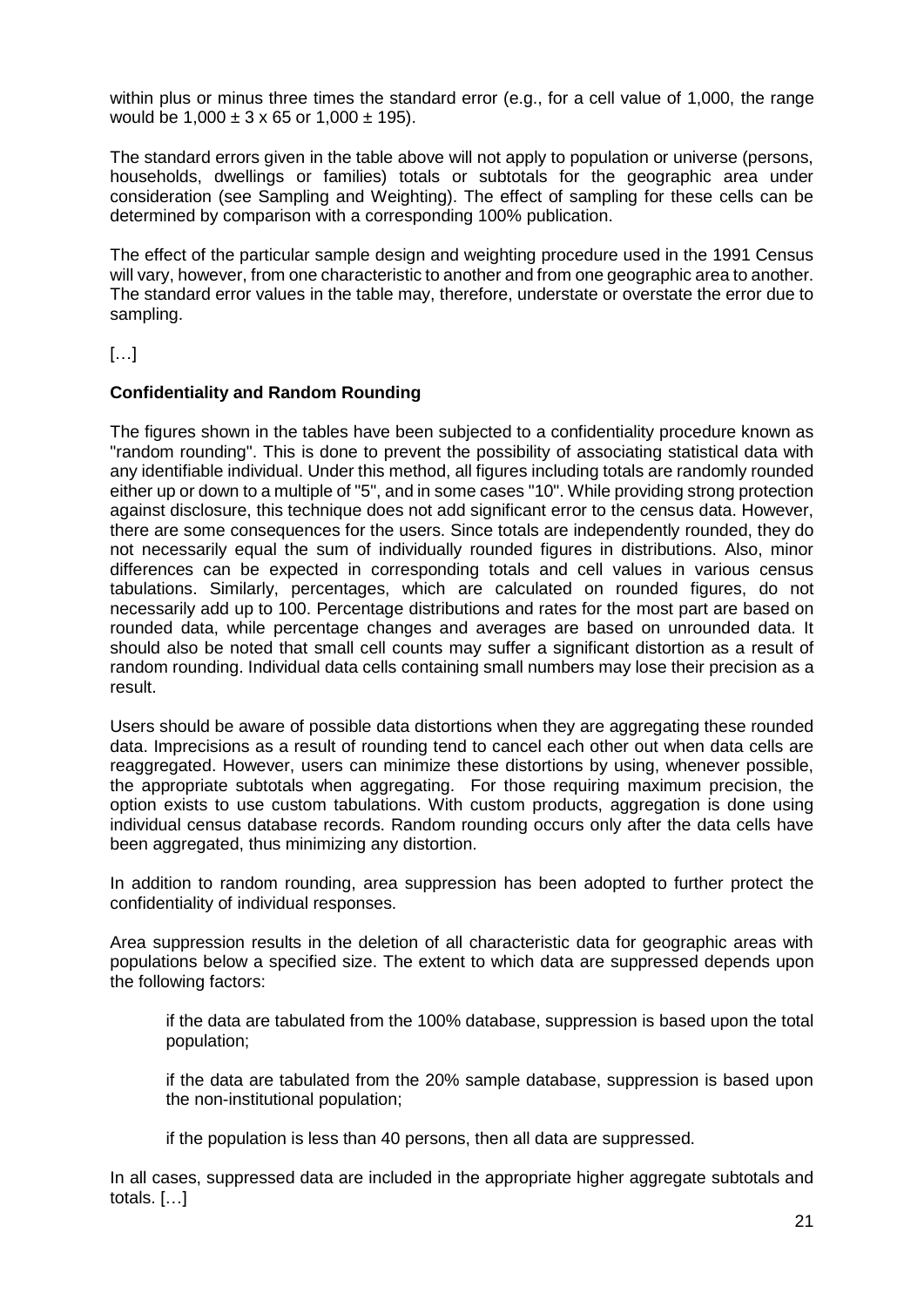# **Sampling and Weighting**

The 1991 Census data were collected either on a 100% basis (i.e. for all households) or on a sample basis (i.e. from only a random sample of households) with data weighted to provide estimates of the entire population. The information [on parity] was collected on a 20% sample basis and weighted up to compensate for sampling. Note that, on most Indian reserves and remote areas, all data were collected on a 100% basis.

[…]